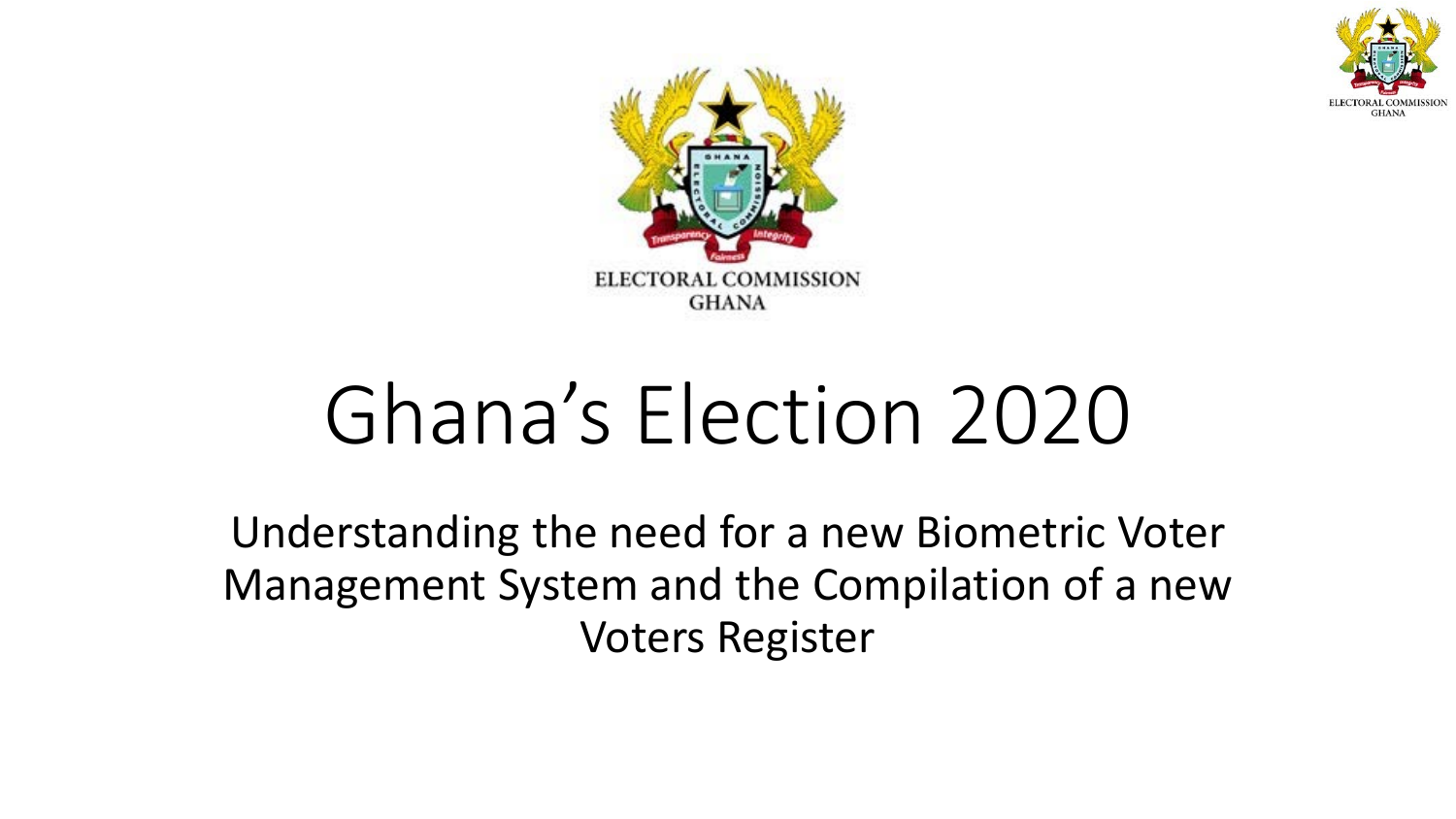

# Importance of a Credible Voters' Register

### An ACCURATE Voters Register

- Legitimacy on the electoral process
- EVERY eligible voter can vote only ONCE
- Prevents electoral fraud

### An INACCURATE voters Register

- Doubts about the election's inclusiveness
- Doubts about the election's outcome
- Creates avenues for fraud and manipulation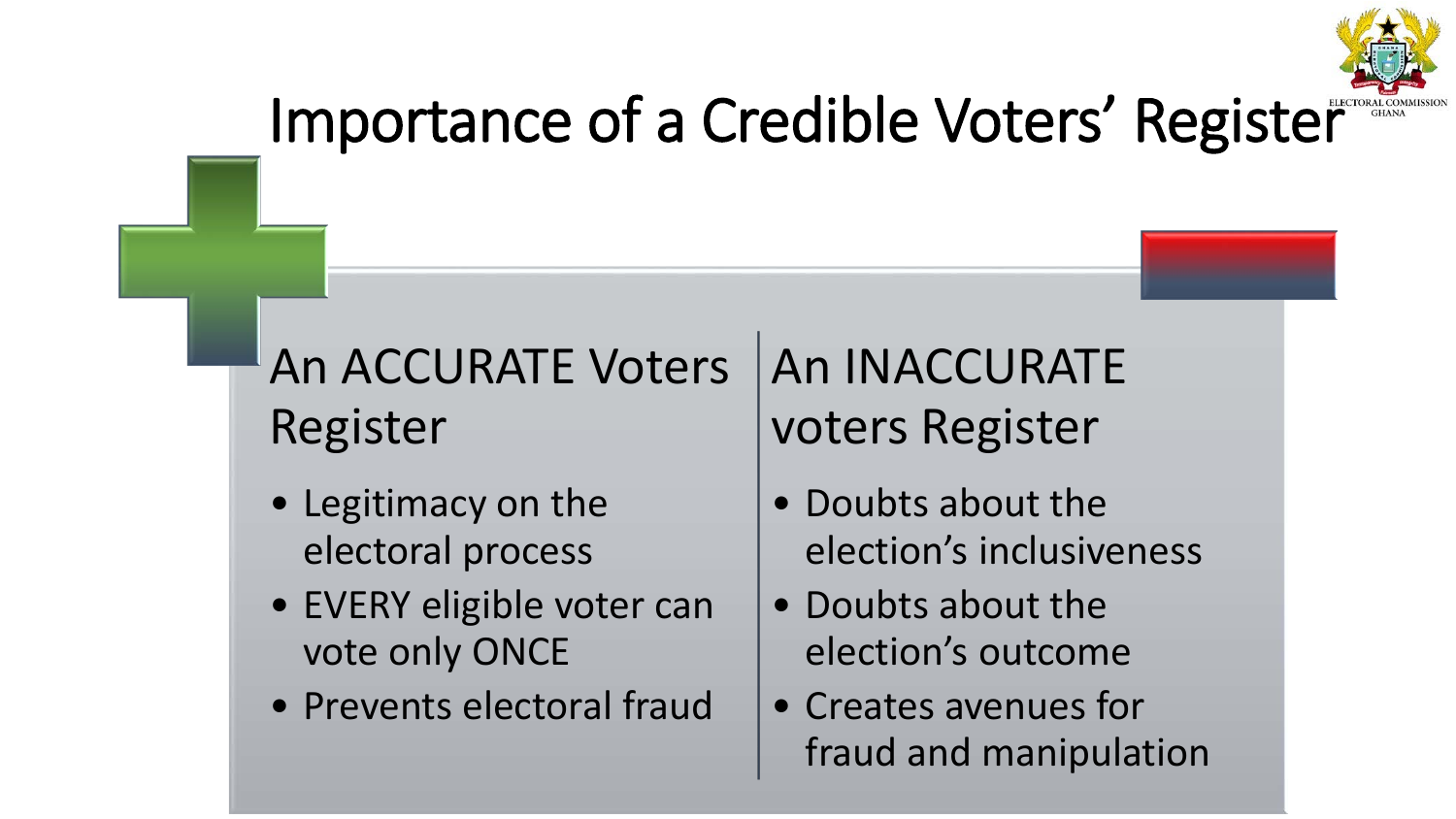# Capturing, Processing & Storing Biometric Data for Electoral Purposes

**CAPTURE:** Biometric data captured by a camera or sensor as an image

**PROCESS:** Image is then further processed into a biometric template

**MATCH & STORE:**  Matching algorithms used for verification and de-duplication are based on comparing these biometric templates

**Most commonly captured biometric features for electoral purposes are fingerprints for automatic fingerprint identification systems (AFISs), and Facial images of voters for facial recognition systems (FRSs)**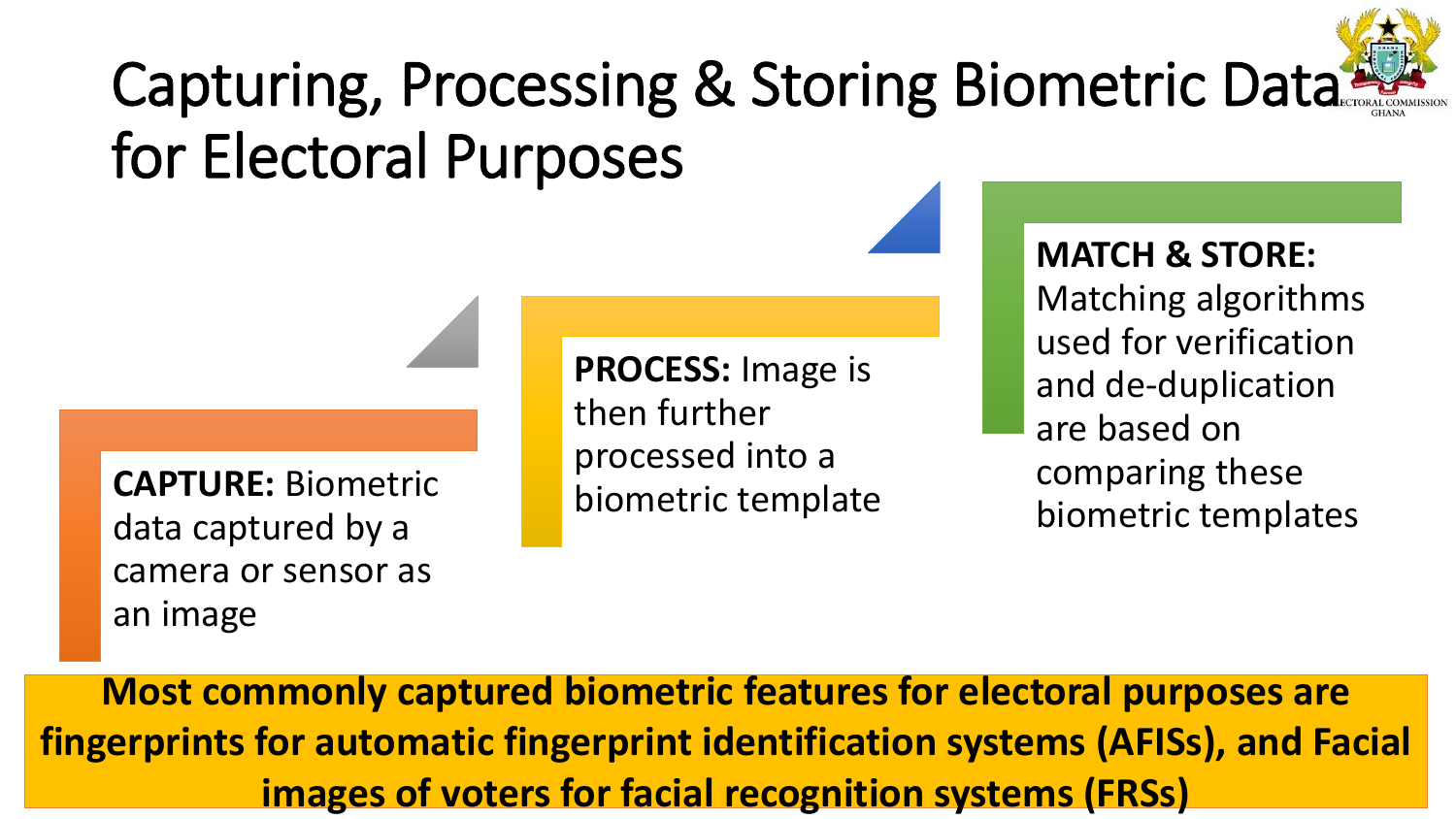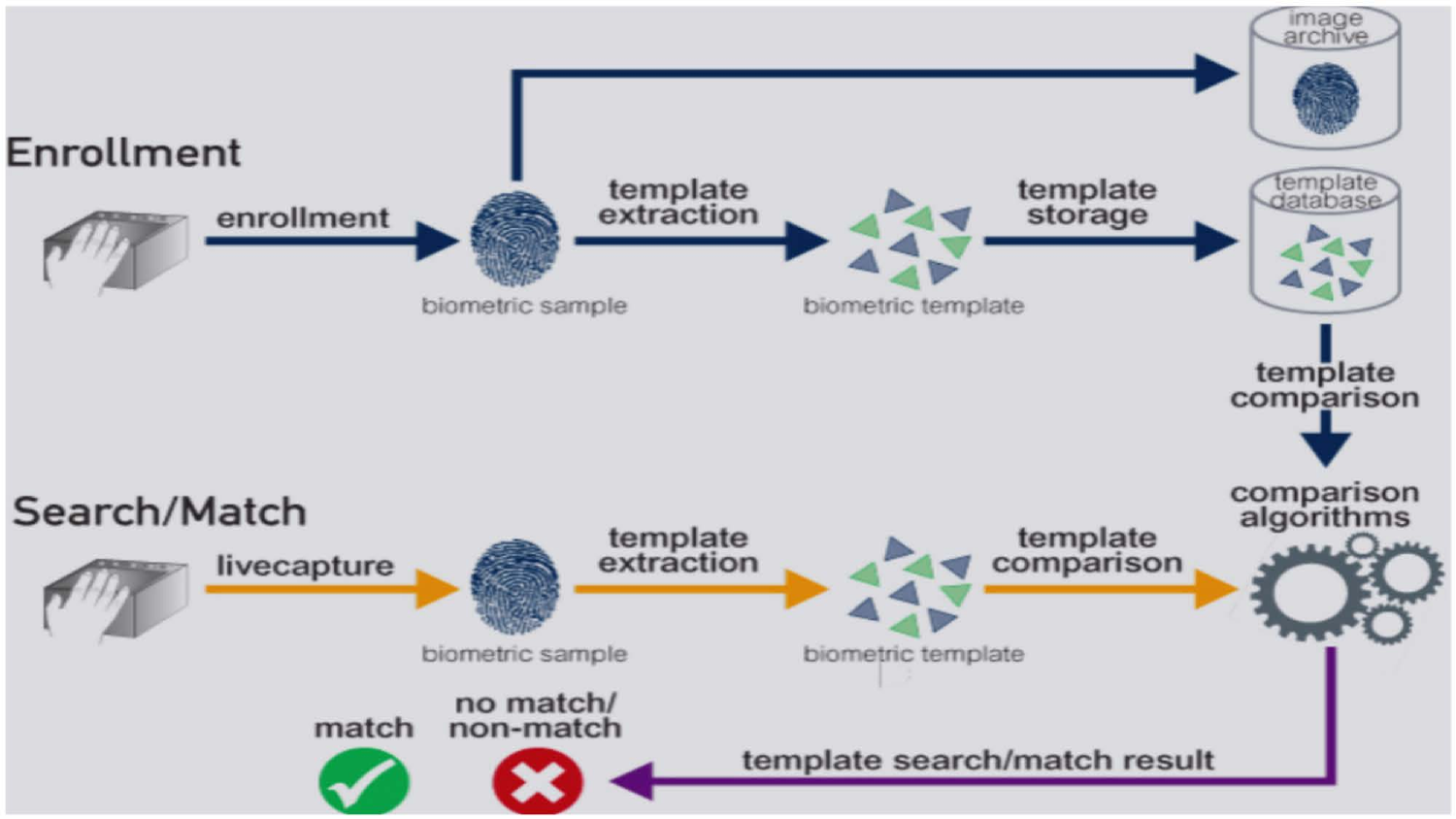

# Registration & Creation of Voters List

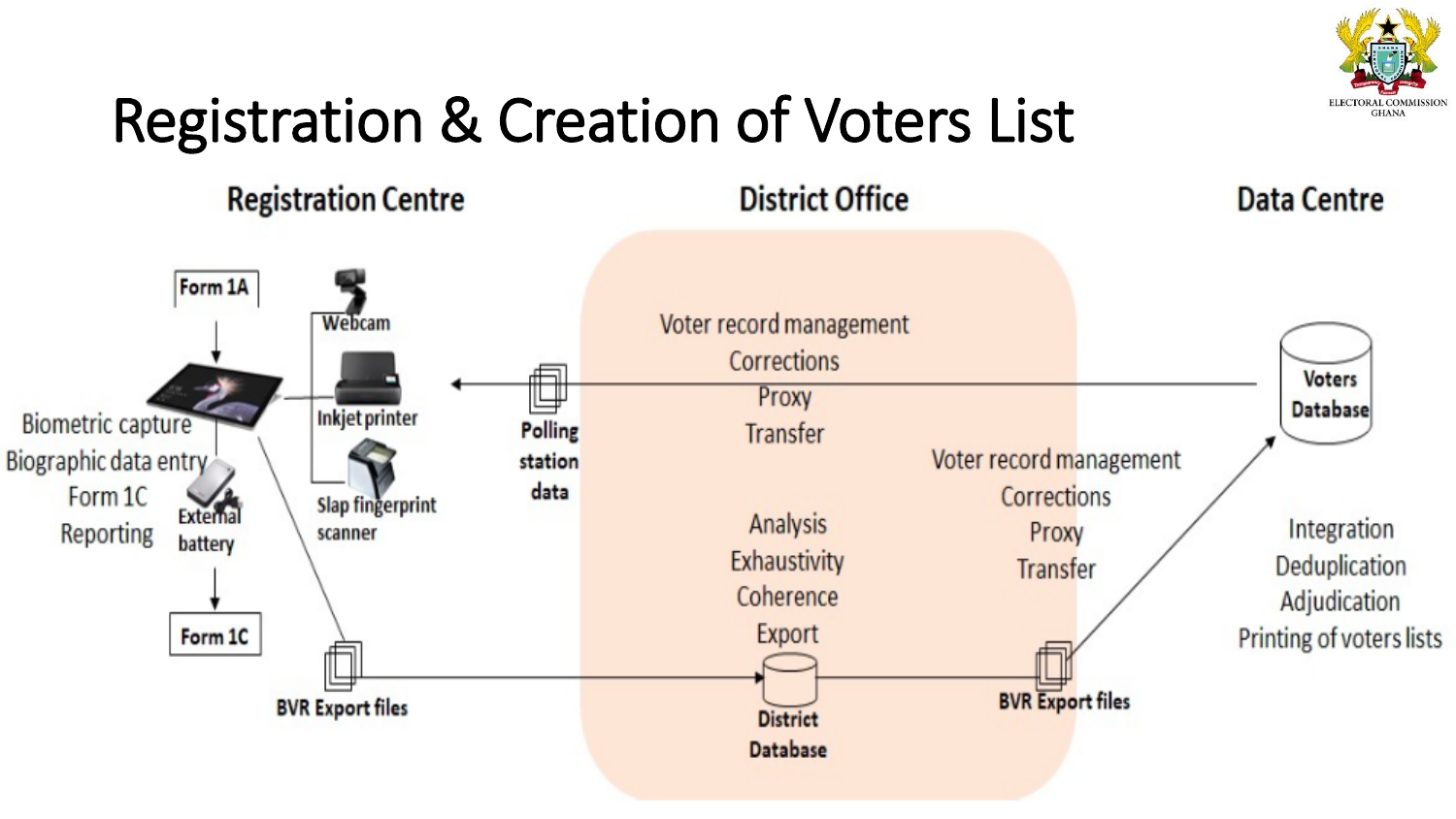

# Challenges with the Current System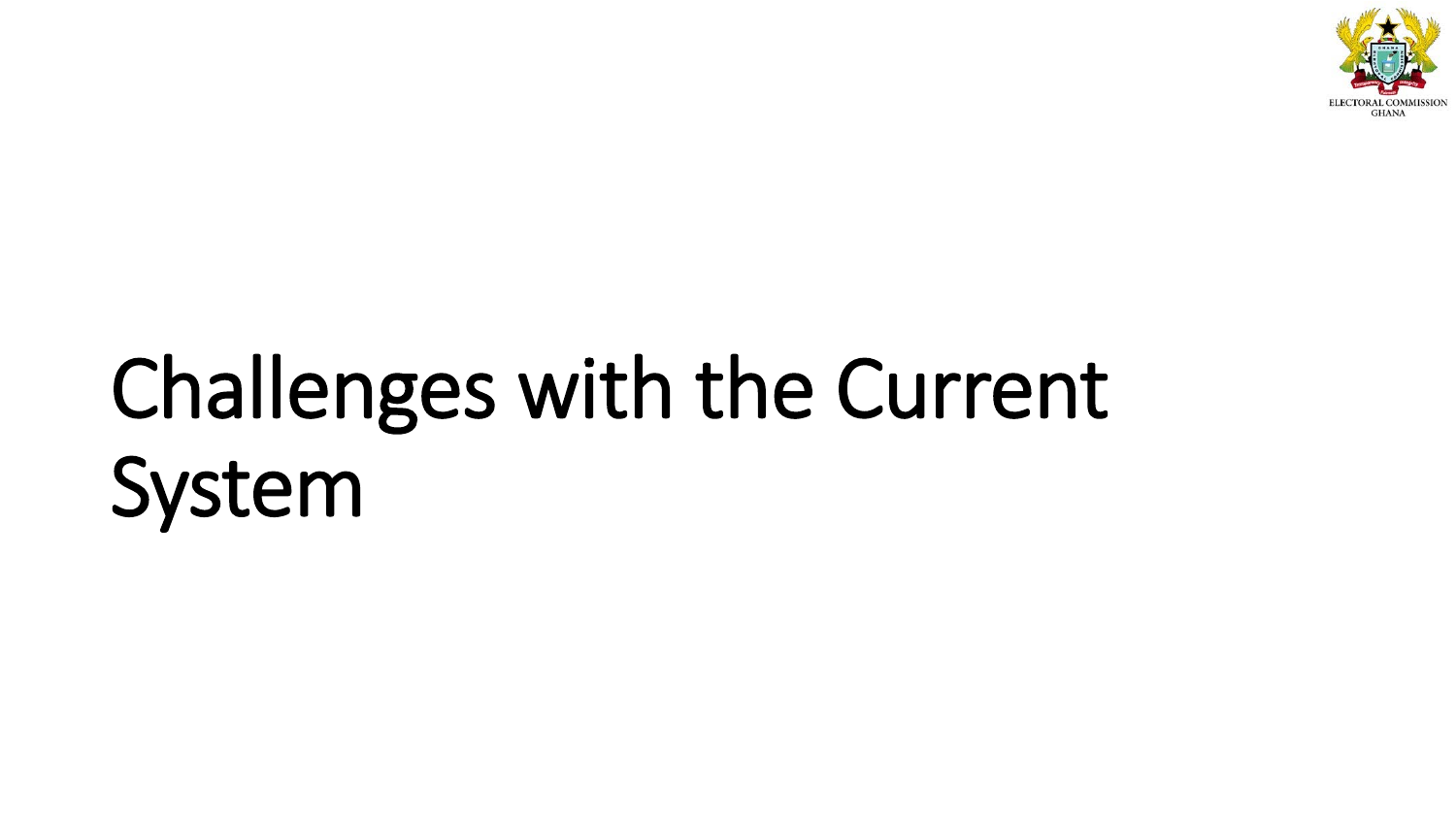

# Challenges of the Current System – BVR Kit

- 1. The Kit had been in use since 2011, last purchase was in 2013 (500)
- 2. All other costs associated with BVR kits was for refurbishment
- 3. A large quantity of the kits had many faulty component parts that were difficult to replace (keyboard, mouse, screen, camera).
- 4. For 2016 47% failure rate was noticed during preparation for registration
- 5. The battery packs had worn out and therefore the decreased battery autonomy could not guarantee continuous use of the BVR
- 6. The image quality obtained from the fingerprint scanner we increasing deteriorating leading to repeated image acquisition prolonging the registration process
- 7. The inkjet printers were failing at a frequent rate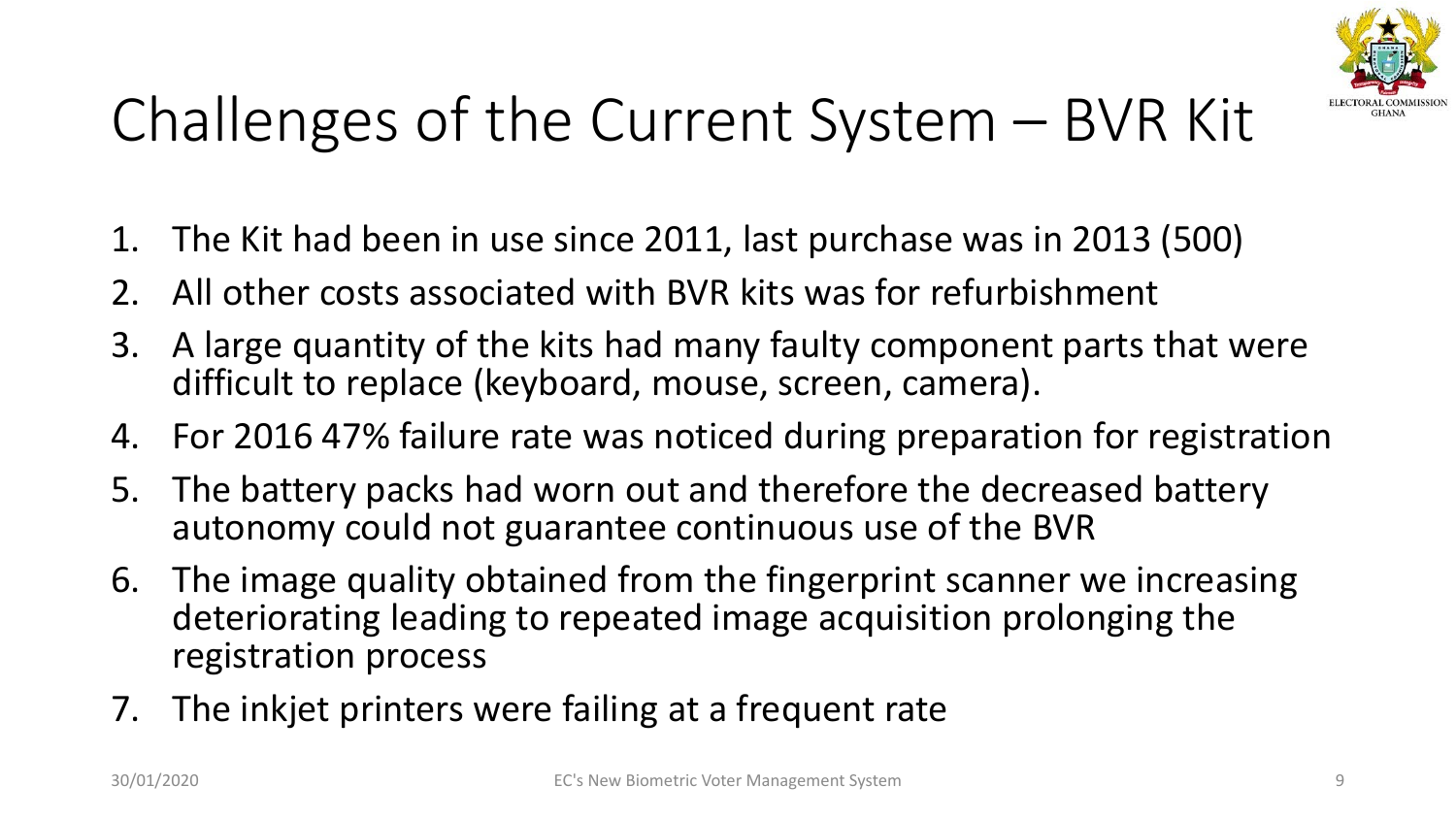

# Challenges of the Current System – BVD

- 1. Purpose built device for EC had been in operation since 2011
- 2. In 2013, an additional 500 of same BVD was purchased
- 3. Since then cost associated with BVD was for refurbishment
- 4. High failure rate of the BVDs
- 5. A lot of money had to be spent refurbishing them for use for the various elections
- 6. Worn out sensors meant poor image acquisition leading to repeated attempts on verification
- 7. Manual verification had been an increasing trend due to failure of the BVDs to electronically verify voters.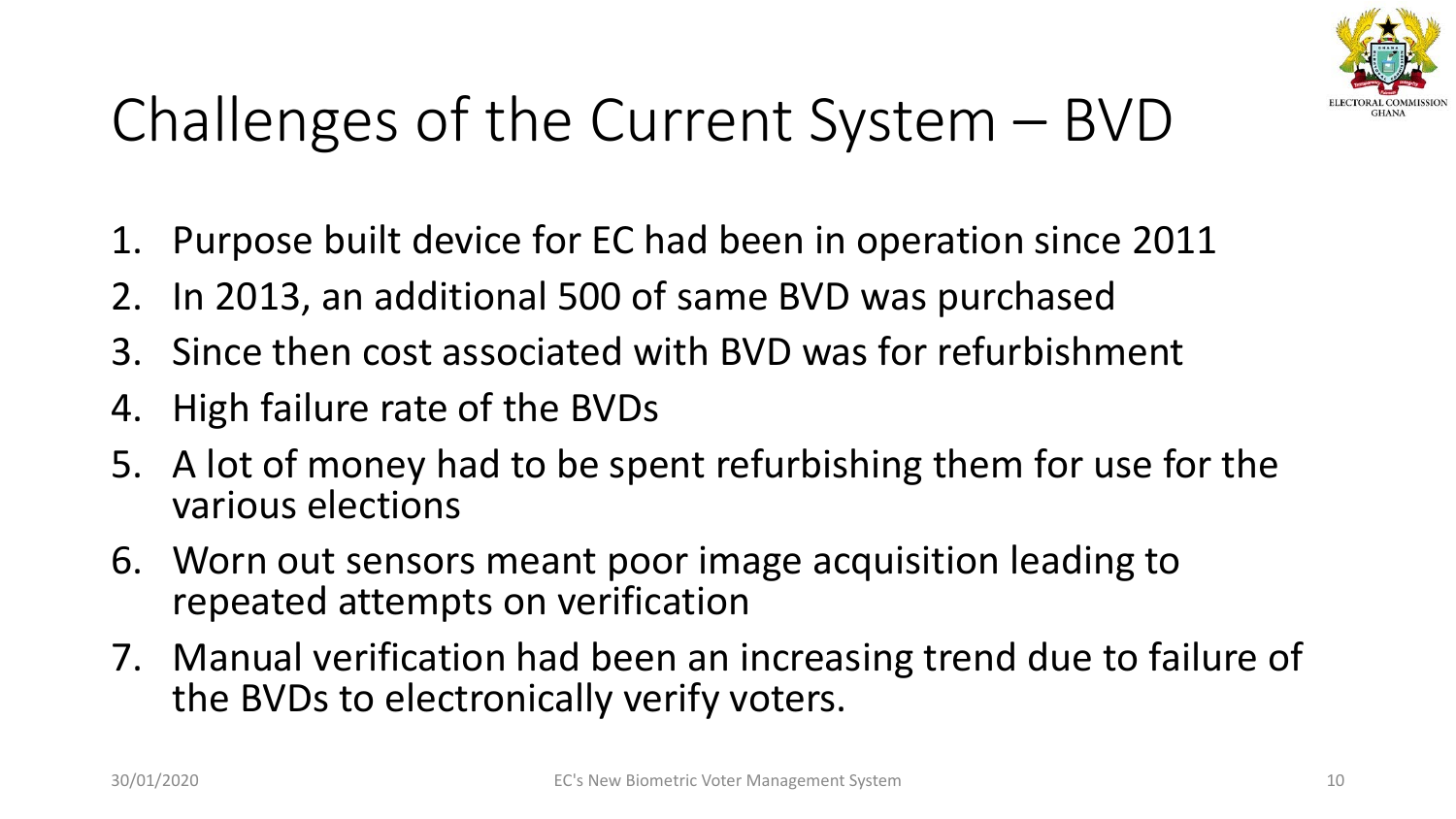

# Network Challenges

#### Very Small Aperture Terminal (VSAT) technology

- Has low bandwidth, very high latency and was susceptible to changes in the weather such cloud cover and rain
- Limited Registration Exercise experienced low utilization rate of the online VMS

#### Network Design Limitations

- The network design is rigid and does not allow for integration of newer technologies
- The network design was poorly documented

#### Network not Secured

• Communication between nodes are not encrypted and in some instances microwave links were shared with other customers raising security concerns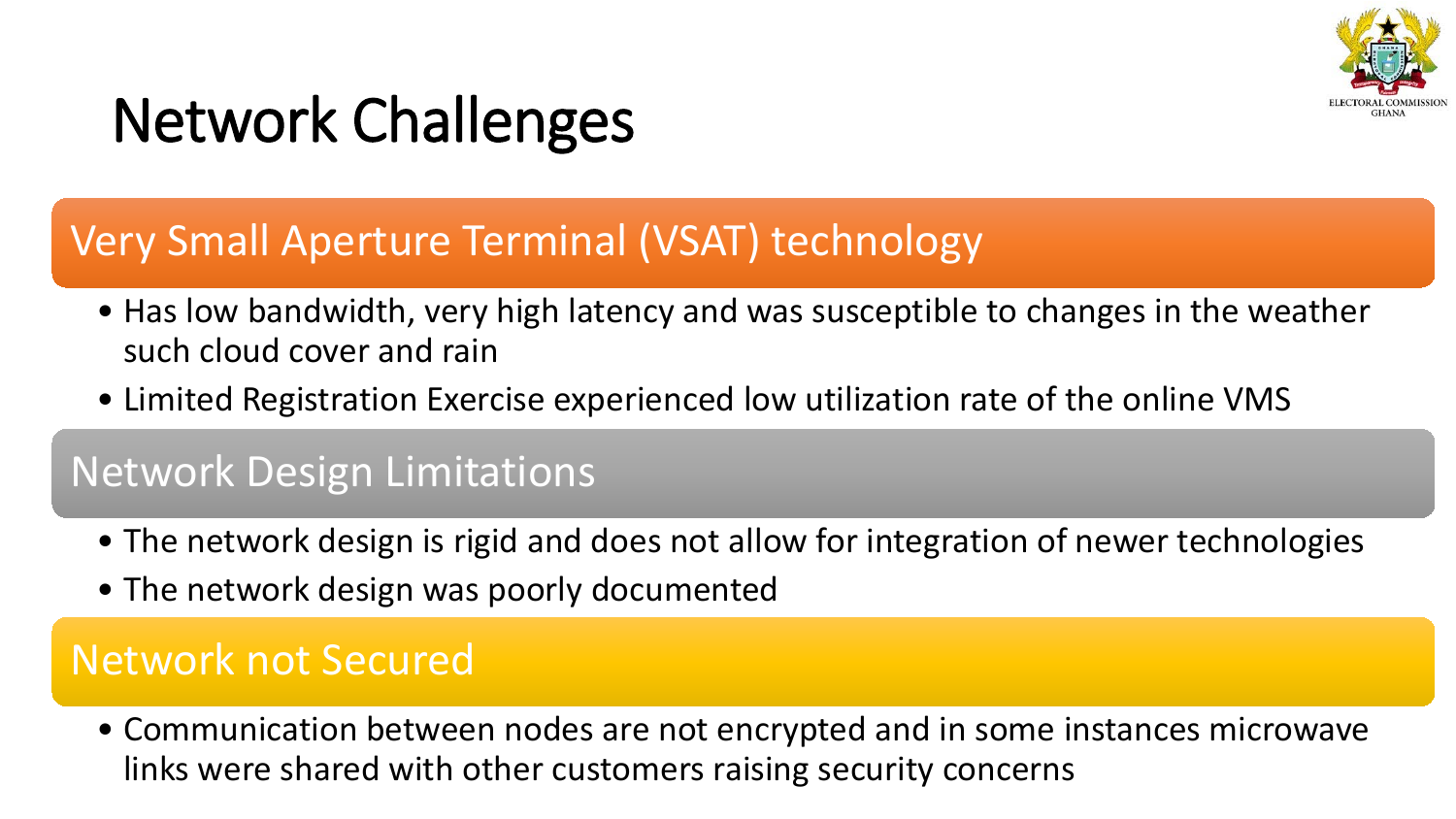

# Challenges of the Current System – **Datacentre**

- 1. Large number of equipment within the DC were either EOL or EOS
- 2. Some of the equipment did not have an active warranty since 2014
- 3. Most of the software licenses had expired
- 4. The Storage Array System were running on 1G iSCSI which made for very slow processing.
- 5. Disks in the array were a combination of 10K and 7.2K RPM HDD
- 6. The rest of the network within the DC were a mixture of 100Mbit/s and 1G connectivity
- 7. The Combination of the above could not deliver the performance that was required to meet the demands of the system.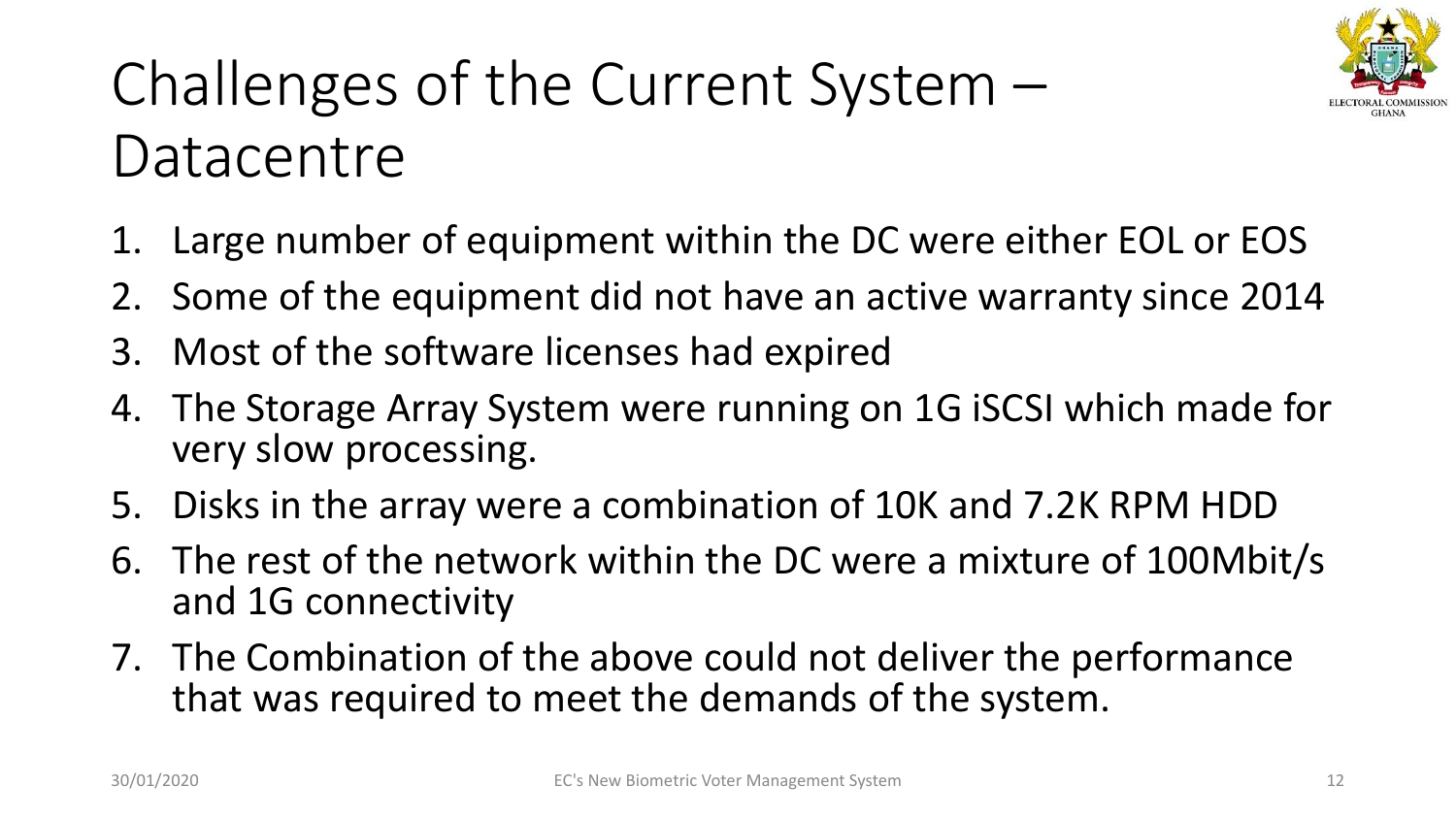

# Biometric Verification Management Systems(BVMS) Application Components Challenges

## Source code challenges

- Source code is not available to EC
- Biometric templates is being kept in a proprietary format

### Challenges with Vendors

- The BVMS application modules where built by different vendors and is poorly documented
- Troubleshooting and problem isolation takes days since it involves coordinating with several vendors located in different time zones
- Vendor never committed to any service level agreements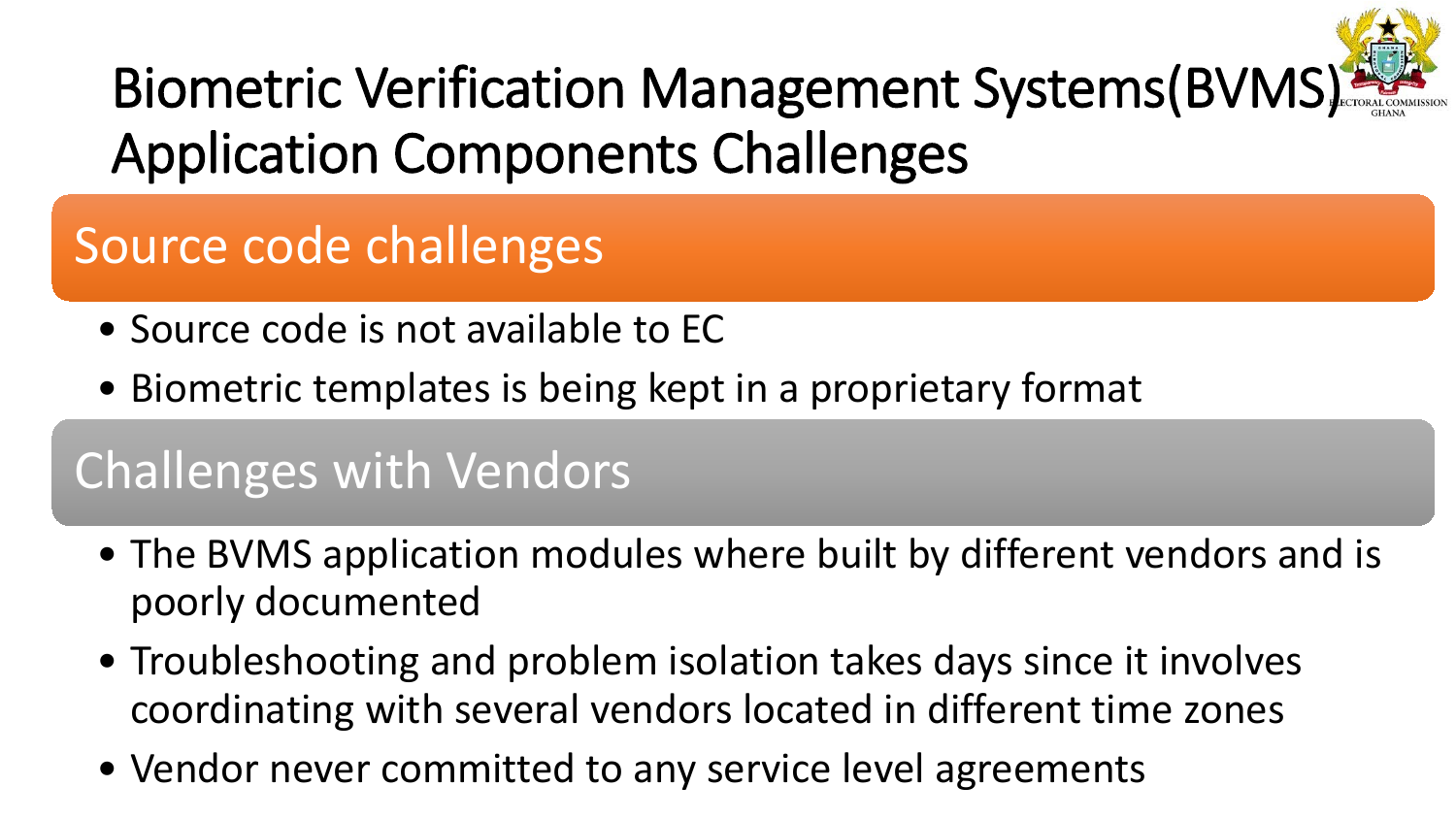

# Operational Challenges

### Lack of Training

- None of the EC IT Staff were trained on the BVMS.
- The EC was complete reliant on the vendor for the management of the system

#### Limited application server

- The application server used for the online VMS was limited by allowing only 200 concurrent connections.
- The EC has some 260 district offices nation wide each with at least 2 VMS machines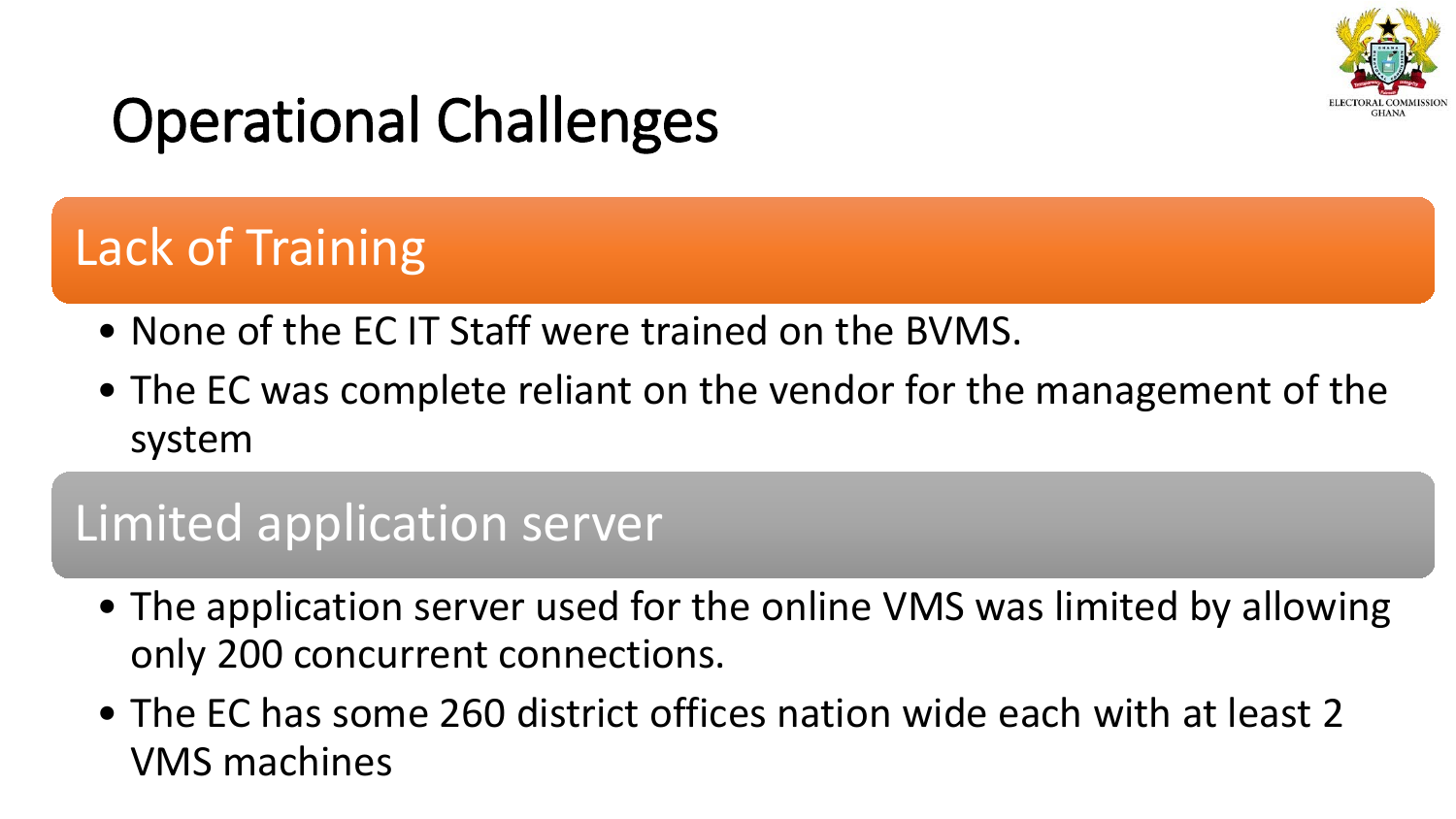

# Operational Challenges continued

#### No Disaster Recovery Plan

- There was no business continuity
- There is no IT disaster recovery plan
- The backup strategy in place was such that the best recovery point objective (RPO) attainable was about 1 month and the best recovery time object (RTO) was about 1 week.
- Full backup of the Oracle DBMS took at least 72 hours and this is with the system quashed.
- Application system design was such that there was no insight into the quality of the data being egested

#### No checks and balances in the system

- No way to determine if some records were missing.
- This process had to be manually done and is susceptible to human error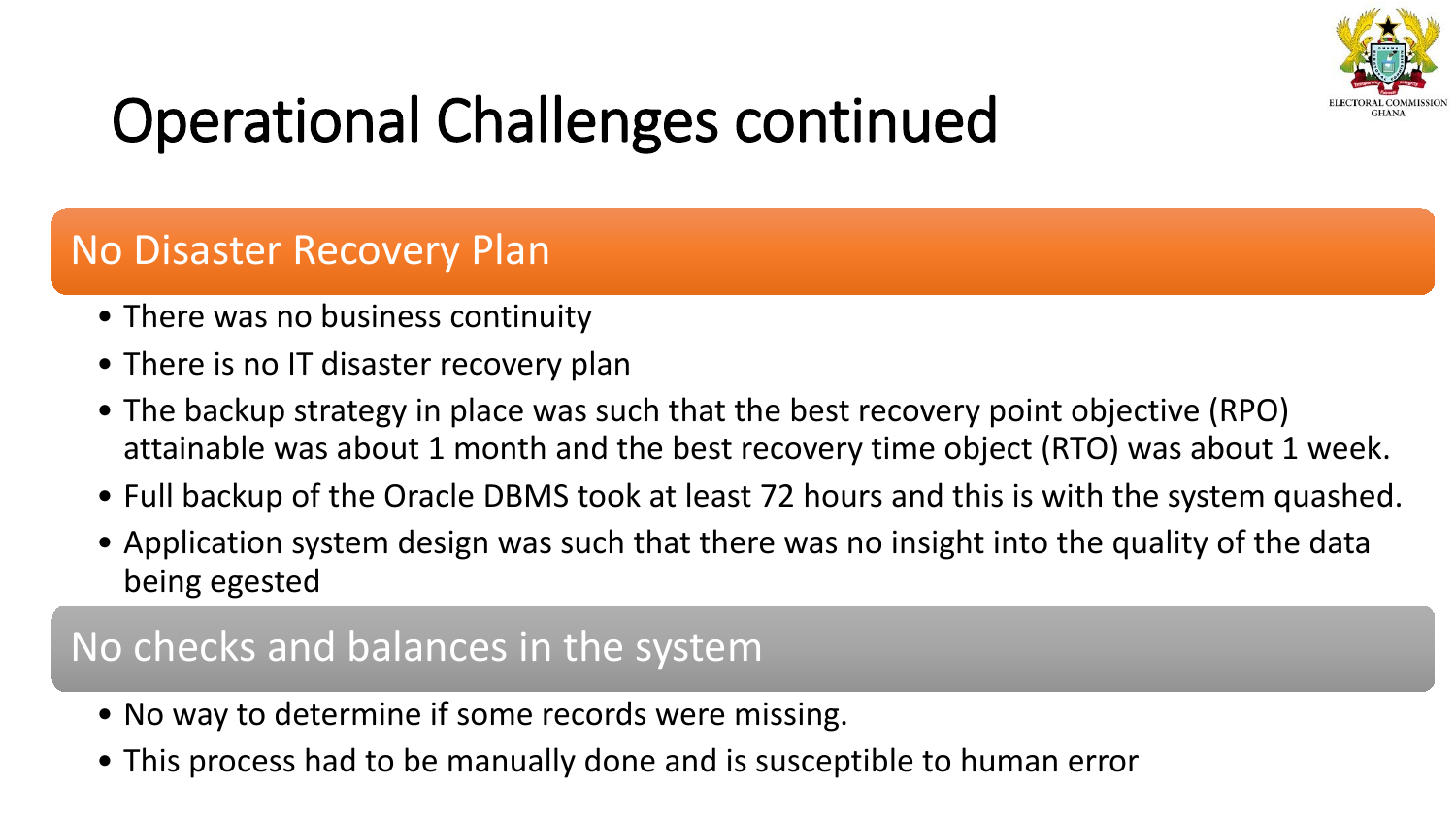

# Summary of System Challenges

System is a closed proprietary system that cannot be upgraded

The hardware equipment is obsolete, & no longer supported by manufacturer

Hardware is difficult and expensive to maintain

#### Vendors have locked-in the commission

EC IT Staff is shut out of system and cannot manage it

There is no backup or disaster recovery plan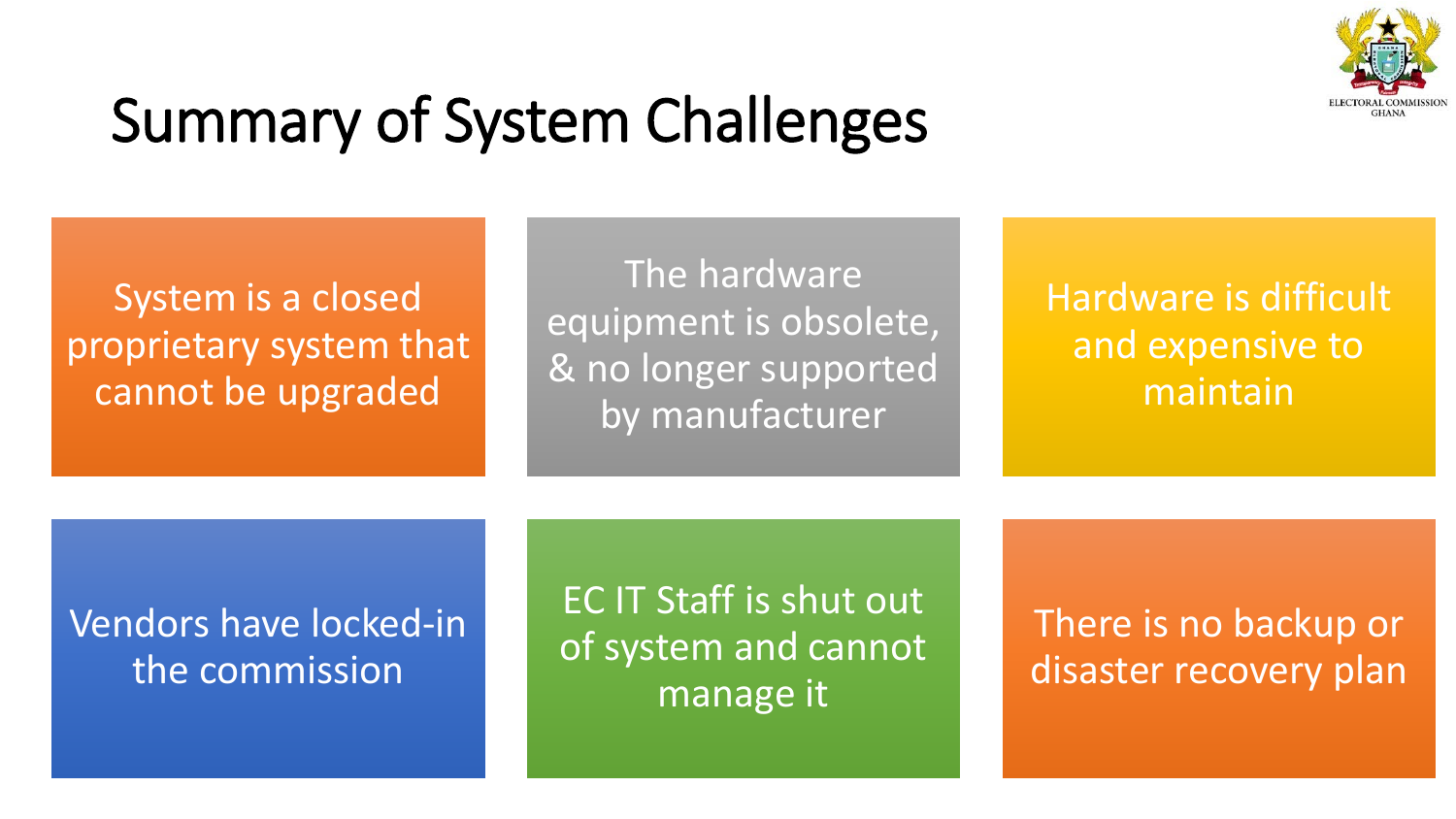

# Features of the New System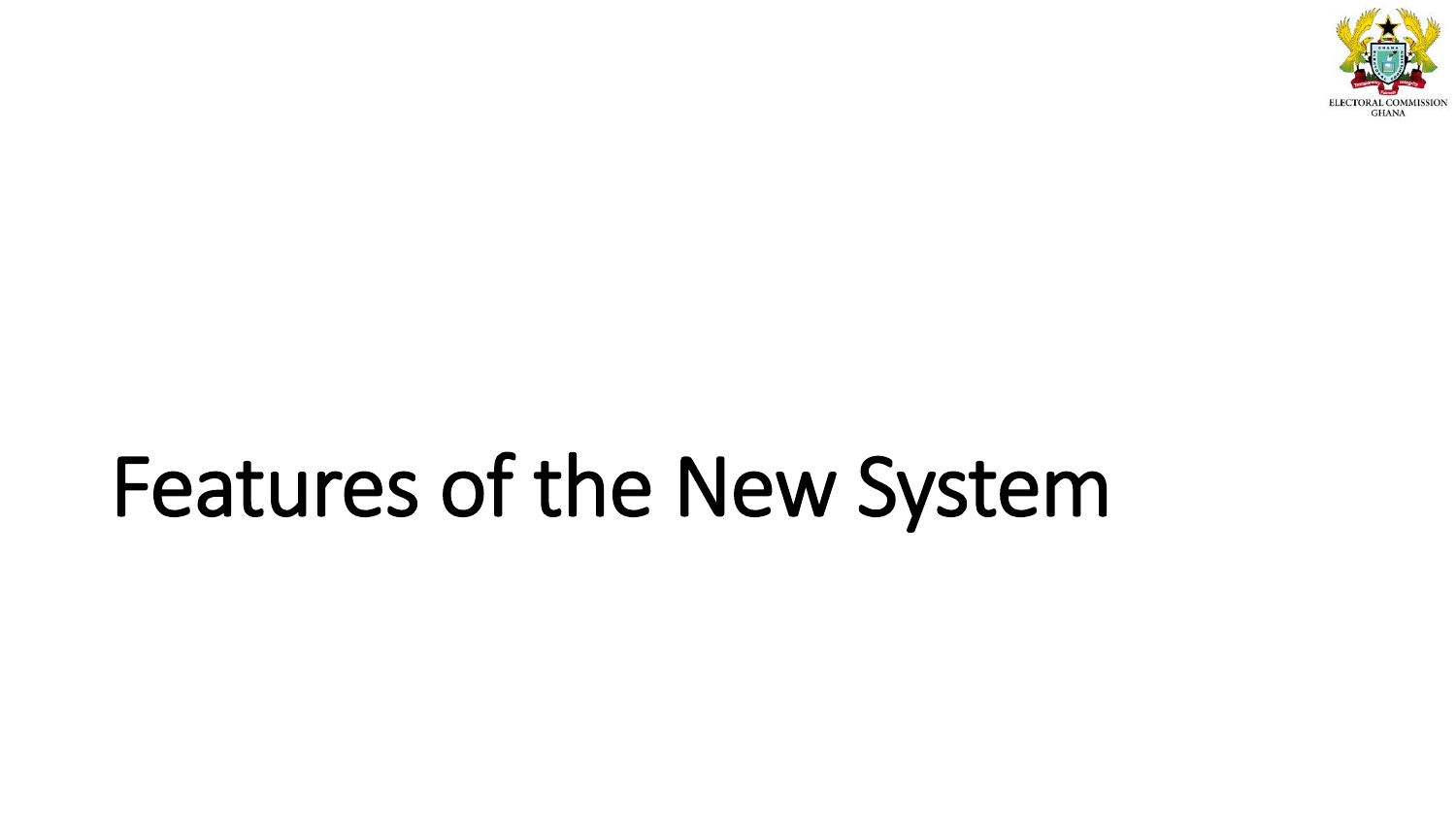

## New System Features

An open system based on standard and open technology

#### System is hardware agnostic

Mechanisms in place to remove dead people and clean-up the register

System allow for continuous registration of voters

Allows use of facial recognition as an additional verification modality

Built-in IT business continuity and disaster recovery

Data security to preventing manipulation from external and internal sources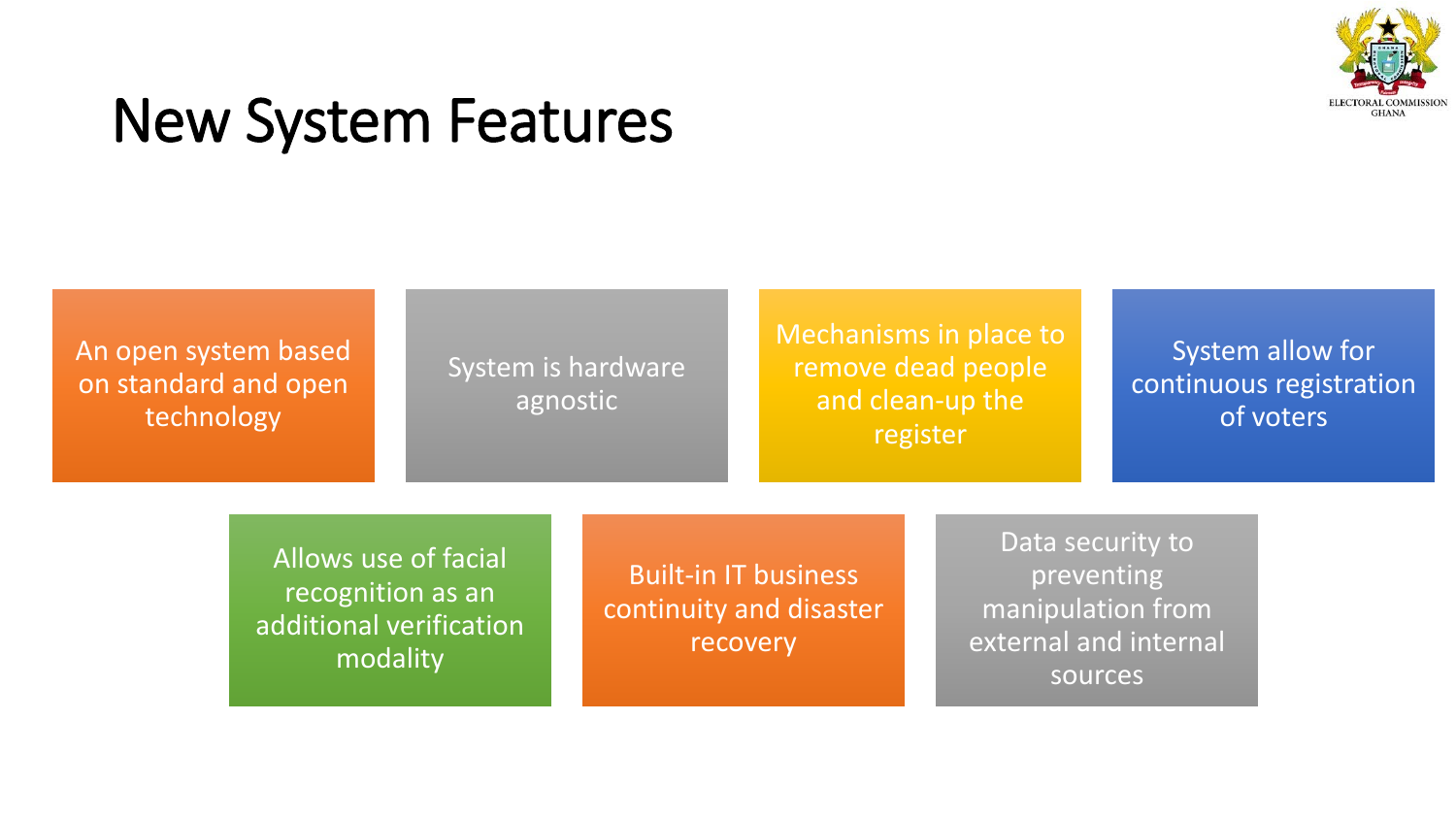

# Cost implications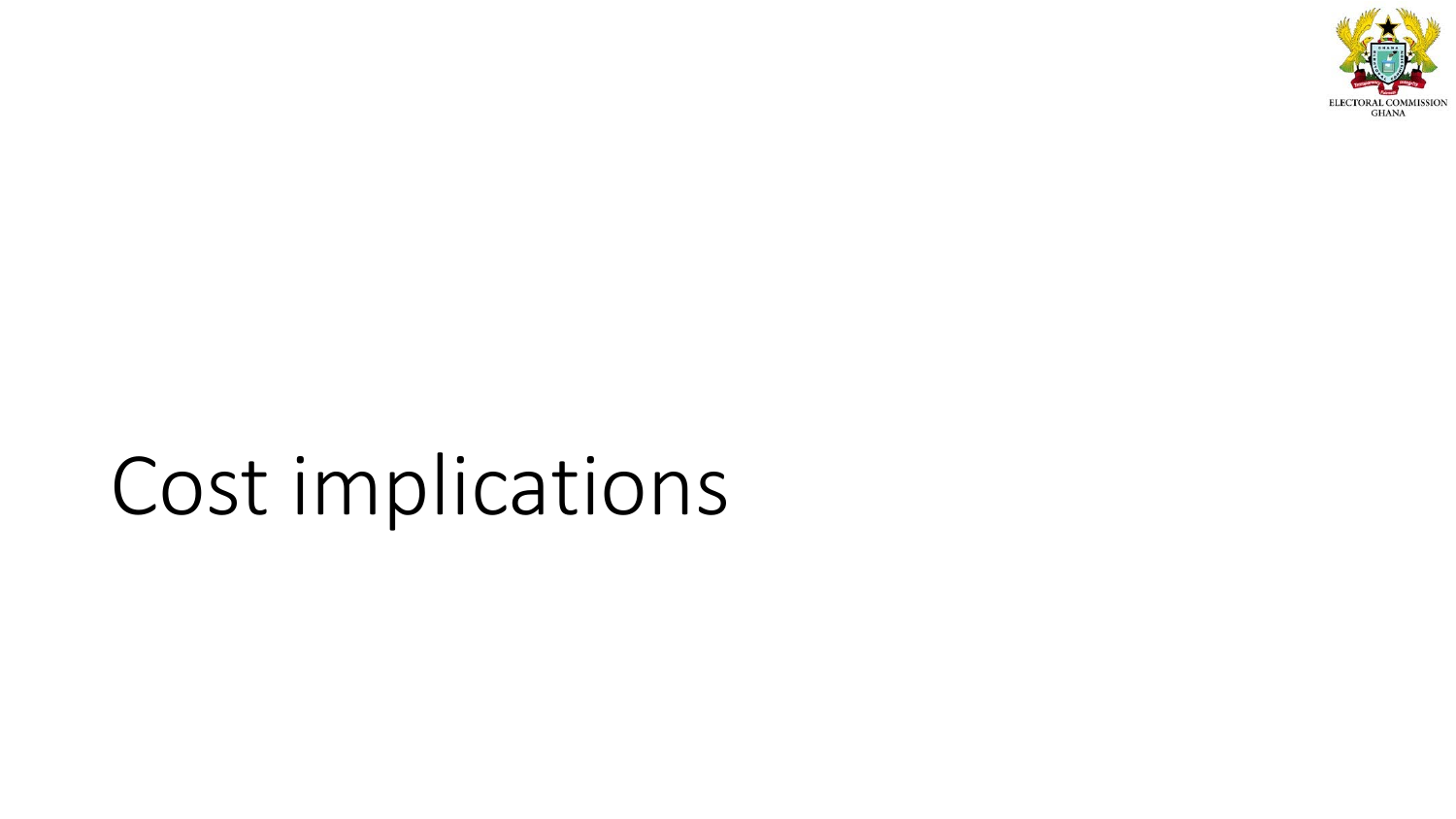

# BVD Cost Comparison

| <b>Old System Upgrade</b>                   |              | <b>New Acquisition</b>               |              |
|---------------------------------------------|--------------|--------------------------------------|--------------|
| No of BVD Units Used                        |              | 68,000 Number of BVR Required        | 80,000       |
| Those in good condition                     | 56,000       | Unit cost of new BVD (USD)           | \$400        |
| Unit Cost of Refurbishment                  | \$244        |                                      |              |
| <b>Total Cost of Refurbishment</b>          | \$13,664,000 |                                      |              |
| <b>Additional BVD Required for 2020</b>     | 24,000       |                                      |              |
| Unit cost for New BVD (USD)                 | 917          |                                      |              |
| Total cost of additional BVDs required      | 22,008,000   |                                      |              |
| <b>Total cost of BVDs for 2020 Election</b> |              | \$35,672,000   Total Cost of new BVD | \$32,000,000 |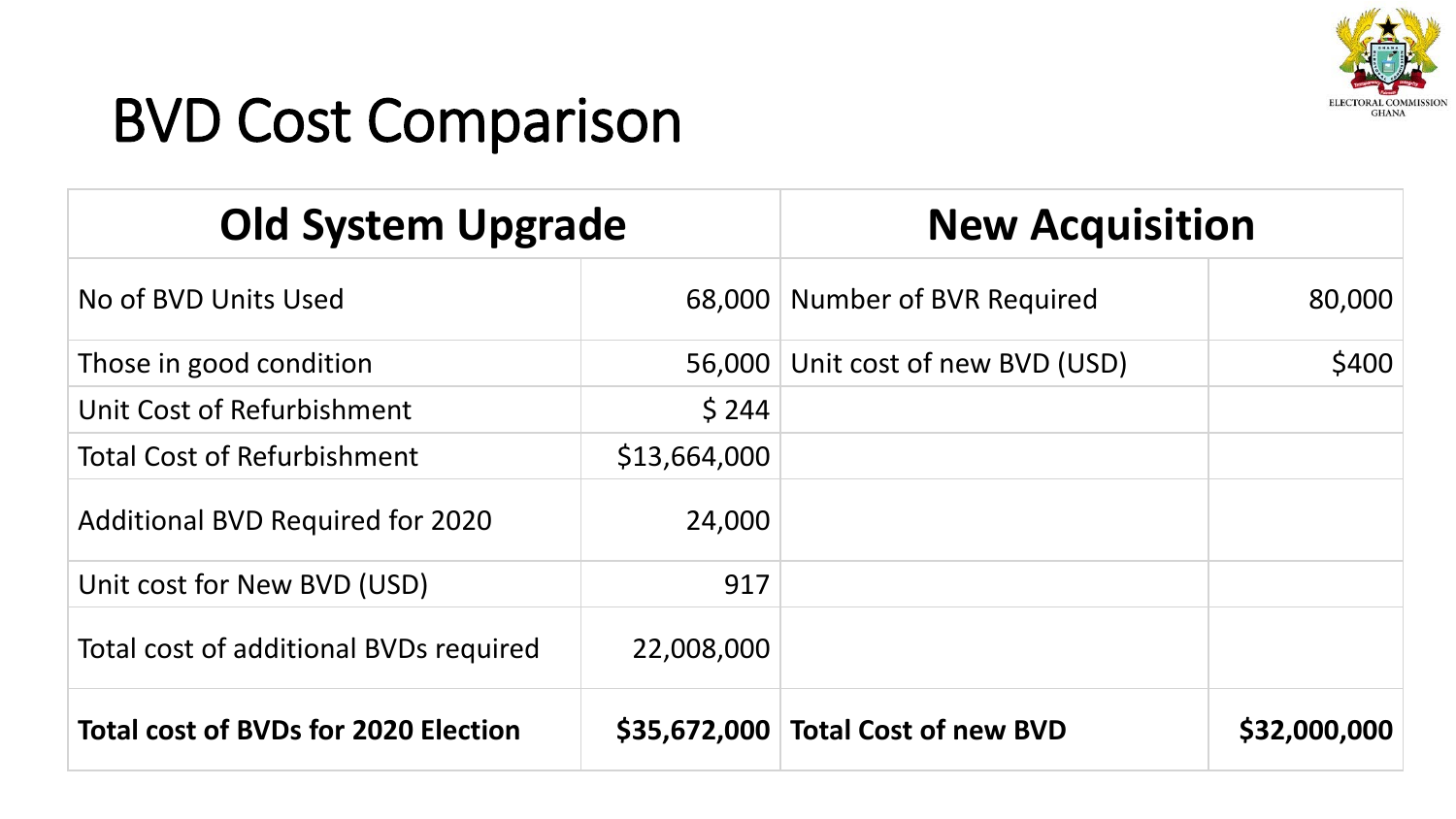

# BVR Kits Cost Comparison

| <b>Old System Upgrade</b>              |              | <b>New Acquisition</b>                  |              |
|----------------------------------------|--------------|-----------------------------------------|--------------|
| No of BVR Kits used in 2016            | 5,500        | Number of BVR Kits required             | 8,000        |
| No of BVR Kits that can be refurbished | 1,500        | Unit Cost of BVR Kits (USD)             | \$3,000      |
| Unit cost of refurbishment             | \$3,500      |                                         |              |
| Total cost of refurbishment for BVR    | \$5,250,000  |                                         |              |
| Additonal BVR Kits required for 2020   | 6,500        |                                         |              |
| Unit Cost of new BVR Kits              | \$5,145      |                                         |              |
| Total cost of additional BVR Kits      | \$33,442,500 |                                         |              |
| <b>Total for BVR for 2020 Election</b> |              | \$38,692,500 Total Cost of new BVR Kits | \$24,000,000 |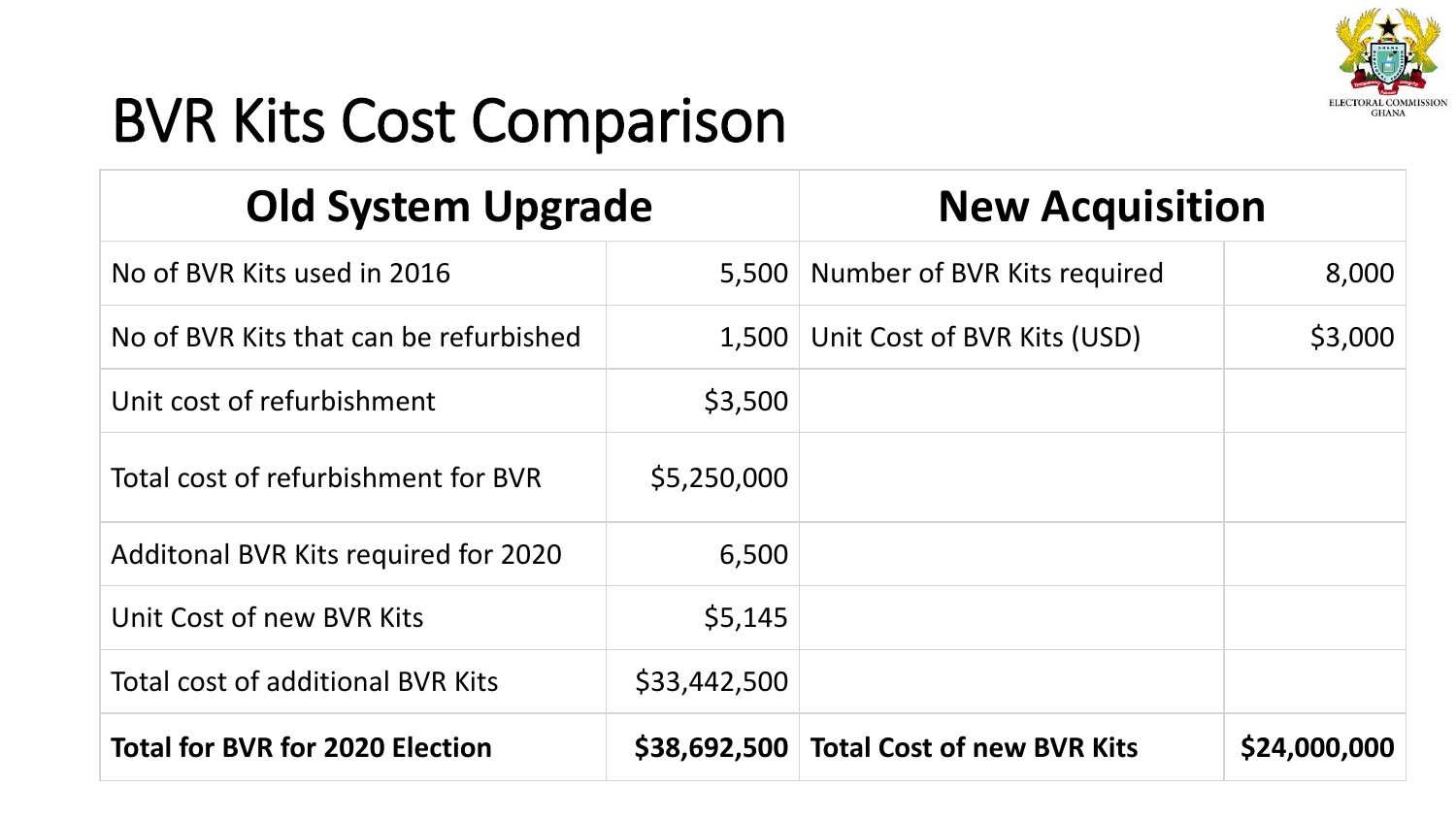

# BRV & BVD Cost Savings

# **New System**

# **Old System Upgrade**

•**New BVR + BVD = \$56,000,000**

# •**Old BVR + BVD = \$74,364,500**

## **New system savings = \$18,364,500 (GHS104,677,650)**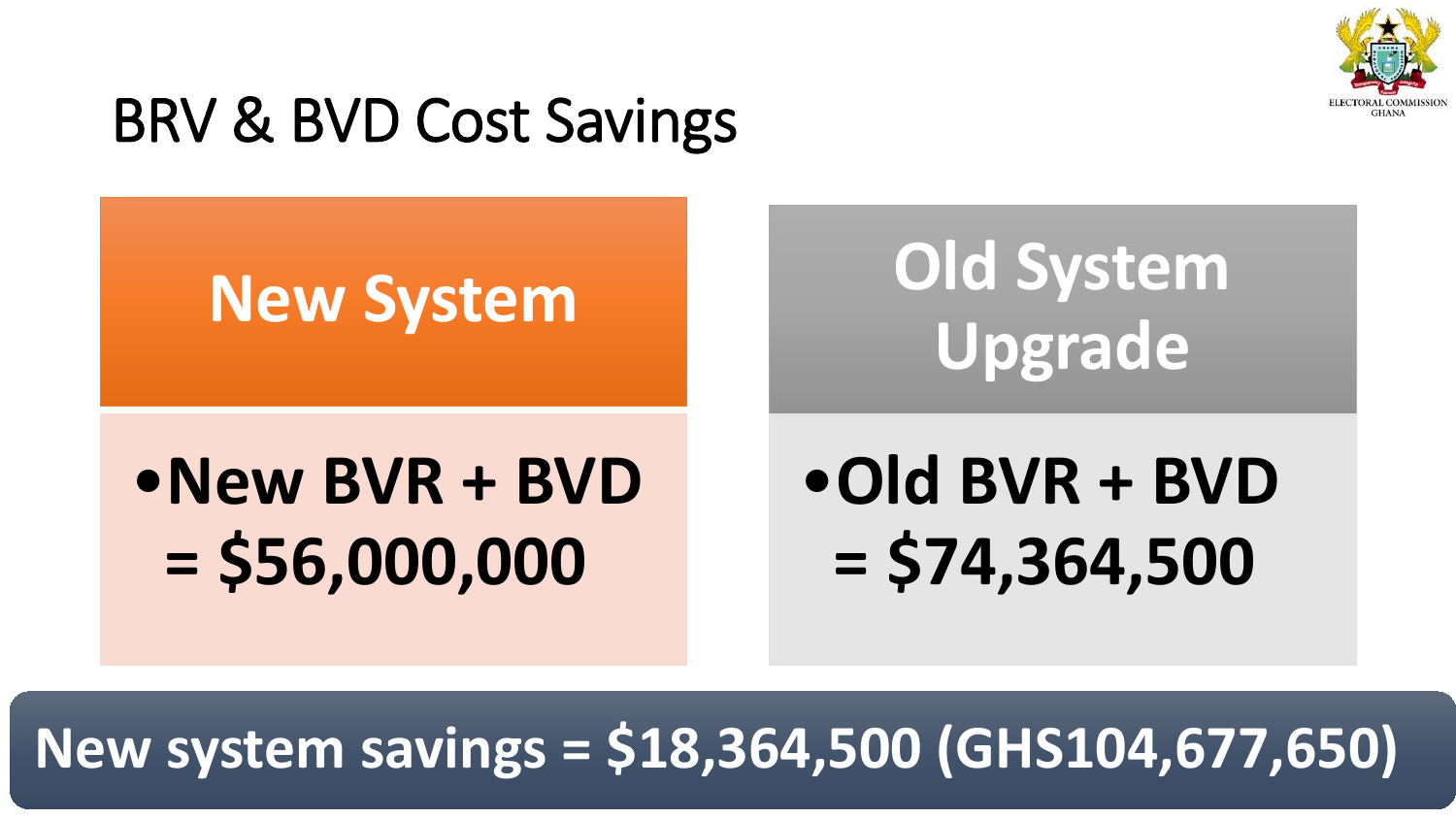

## Datacenter Cost Comparison

| <b>Old System Upgrade</b>                        |                             | <b>New Acquisition</b>                                        |             |
|--------------------------------------------------|-----------------------------|---------------------------------------------------------------|-------------|
| Proposed cost of refurbishment of<br>datacenters |                             | $$15,000,000$ Cost of new datacenter                          | \$6,000,000 |
| Annual maintenance cost of datacenter            | \$4,000,000                 | Maintenance cost of new<br>datacenter                         | \$1,000,000 |
| Total cost of datacenter with<br>maintenance     | \$19,000,000                | Total cost of new datacenter<br>with maintenance              | \$7,000,000 |
| Total cost of refurbishment of old<br>datacenter | \$19,000,000                | <b>Total cost of new datacenter</b><br>with maintenance (USD) | \$7,000,000 |
| <b>Saving on datacentre</b>                      | \$12,000,000 (GHS68,400,00) |                                                               |             |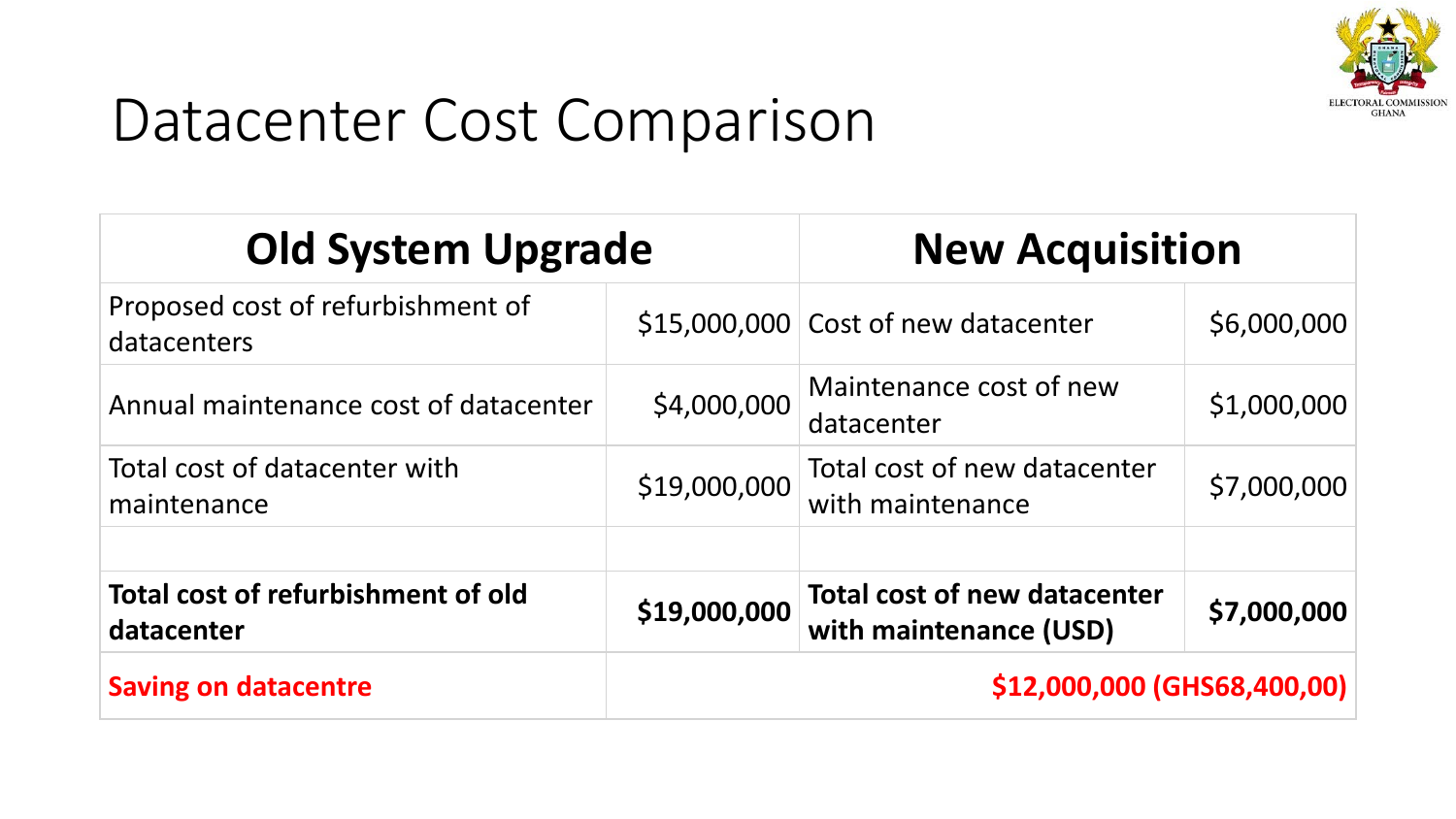

# Grand Saving with Procurement of new equipment for 2020 (GHS)

New system savings = GHS104,677,650.00

New datacentre savings = GHS68,400,000.00

New system grand savings for 2020 = GHS173,077,650.00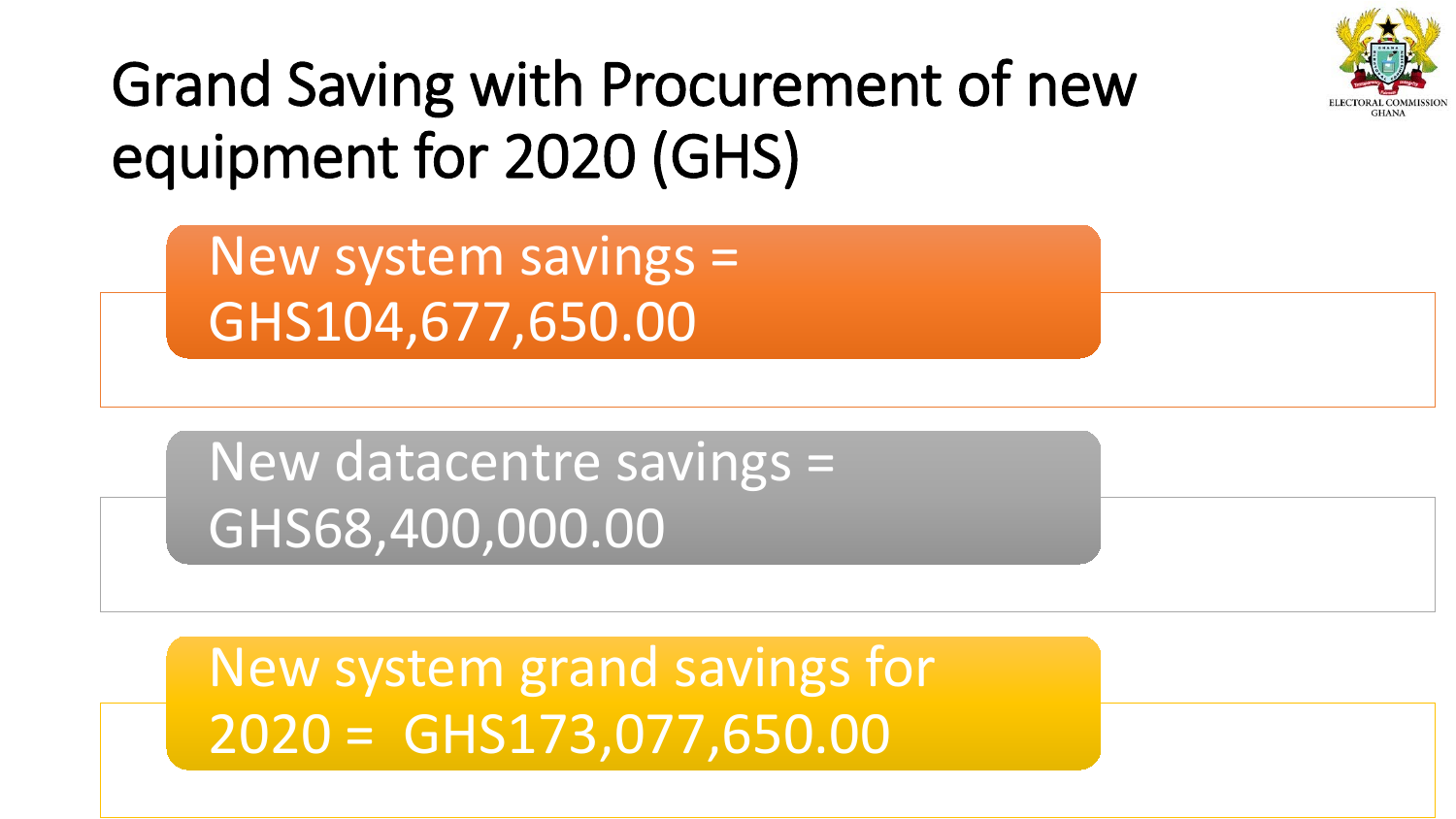

## Project Timelines

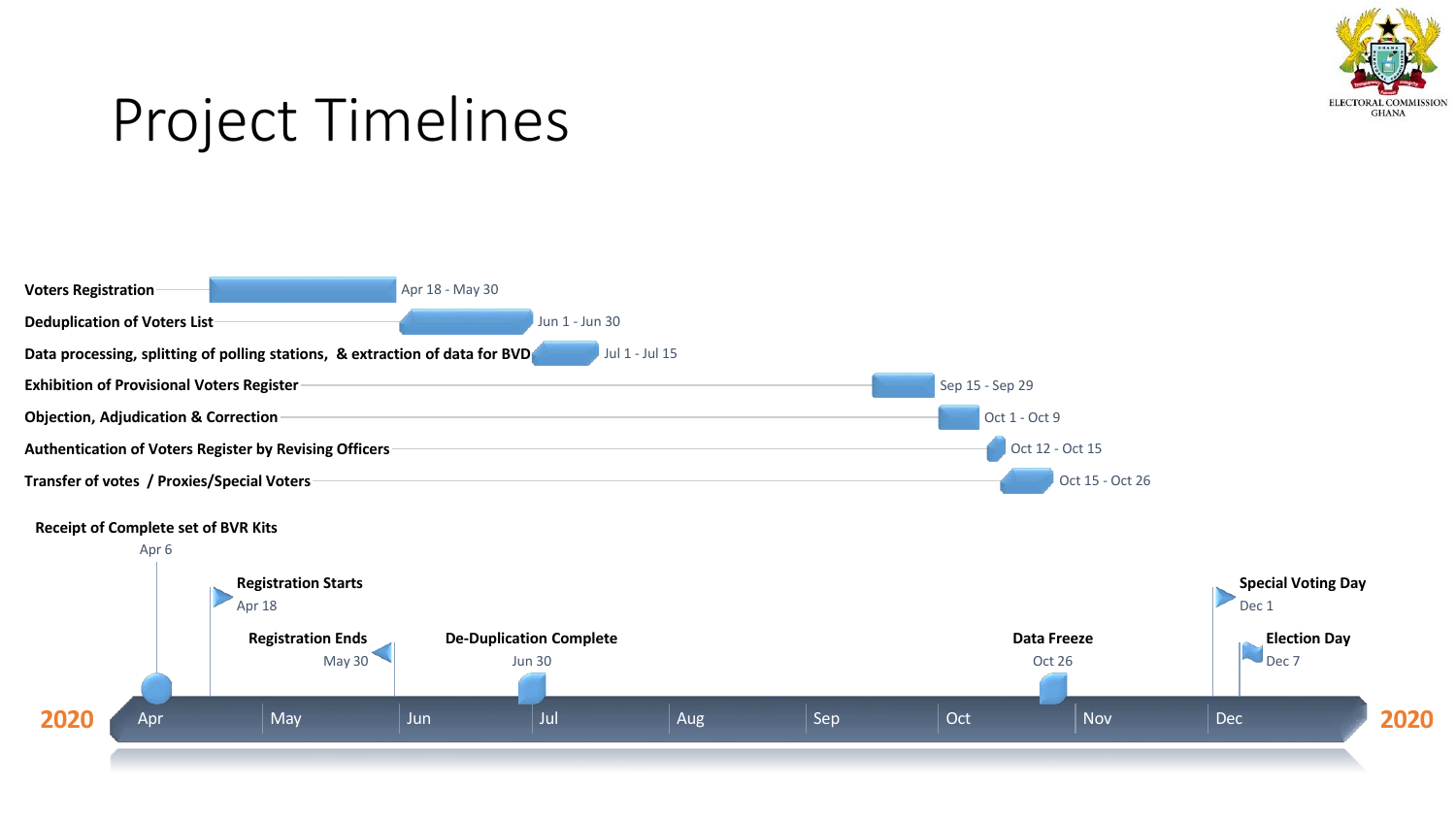

# Frequently Asked Questions (FAQ)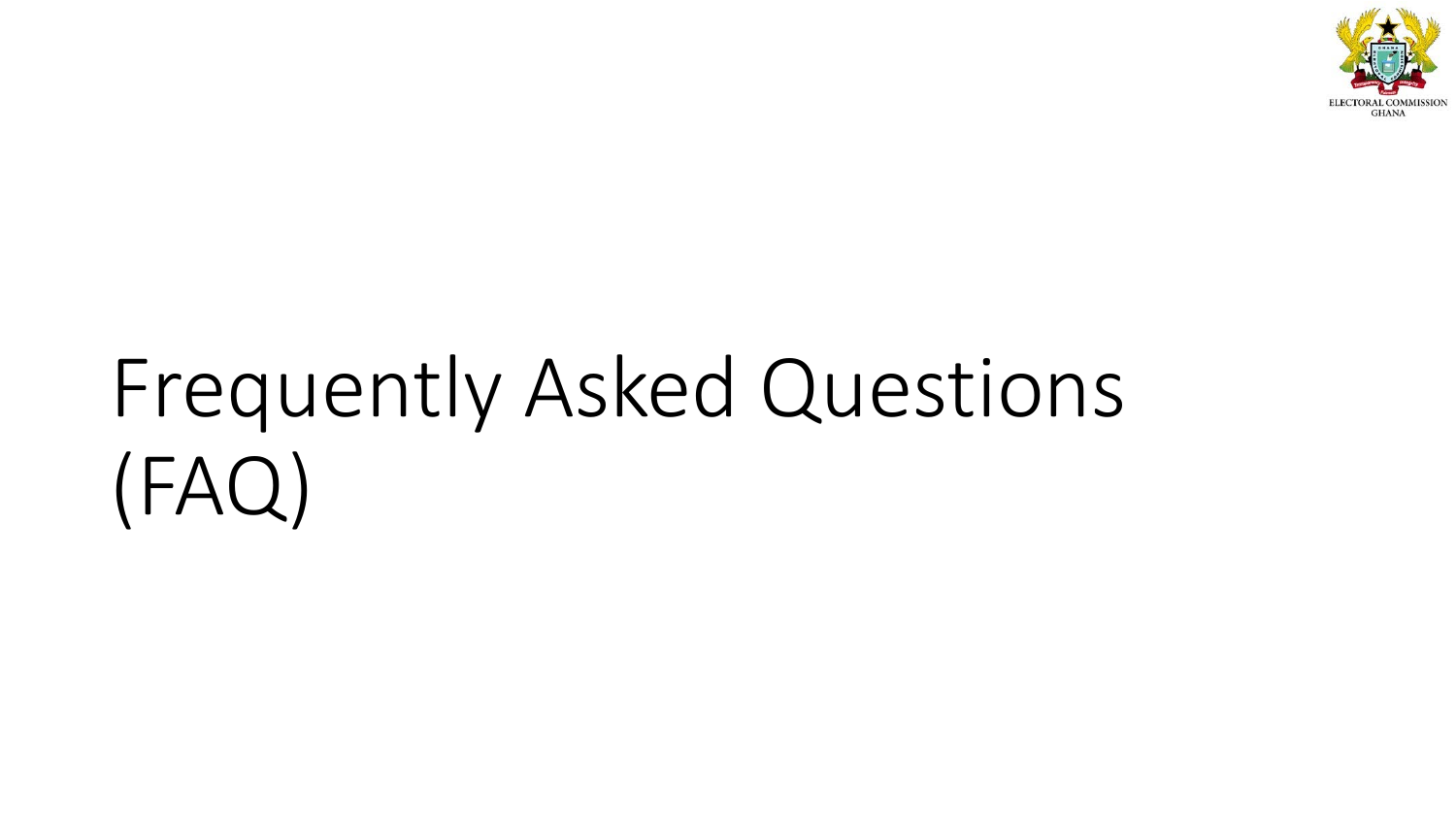

# Why not simply upgrade the old system?

Trying to upgrade the old hardware with new components is like trying to upgrade 2011 Computer with 2019 components

Trying to upgrade a battery pack is like trying to upgrade a Samsung Galaxy S3 to S10?

Trying to upgrade the BVD sensor is like trying to upgrade a fixed port switch from 10/100 to 1G switch or 1G to 10G?

The Storage Array System cannot be upgraded because it is at the end of its serviceable life (EOS), which means it does not work anymore

The legacy operating systems will have to be upgraded in order for them to run on new hardware

The Java version that the application requires needs a new OS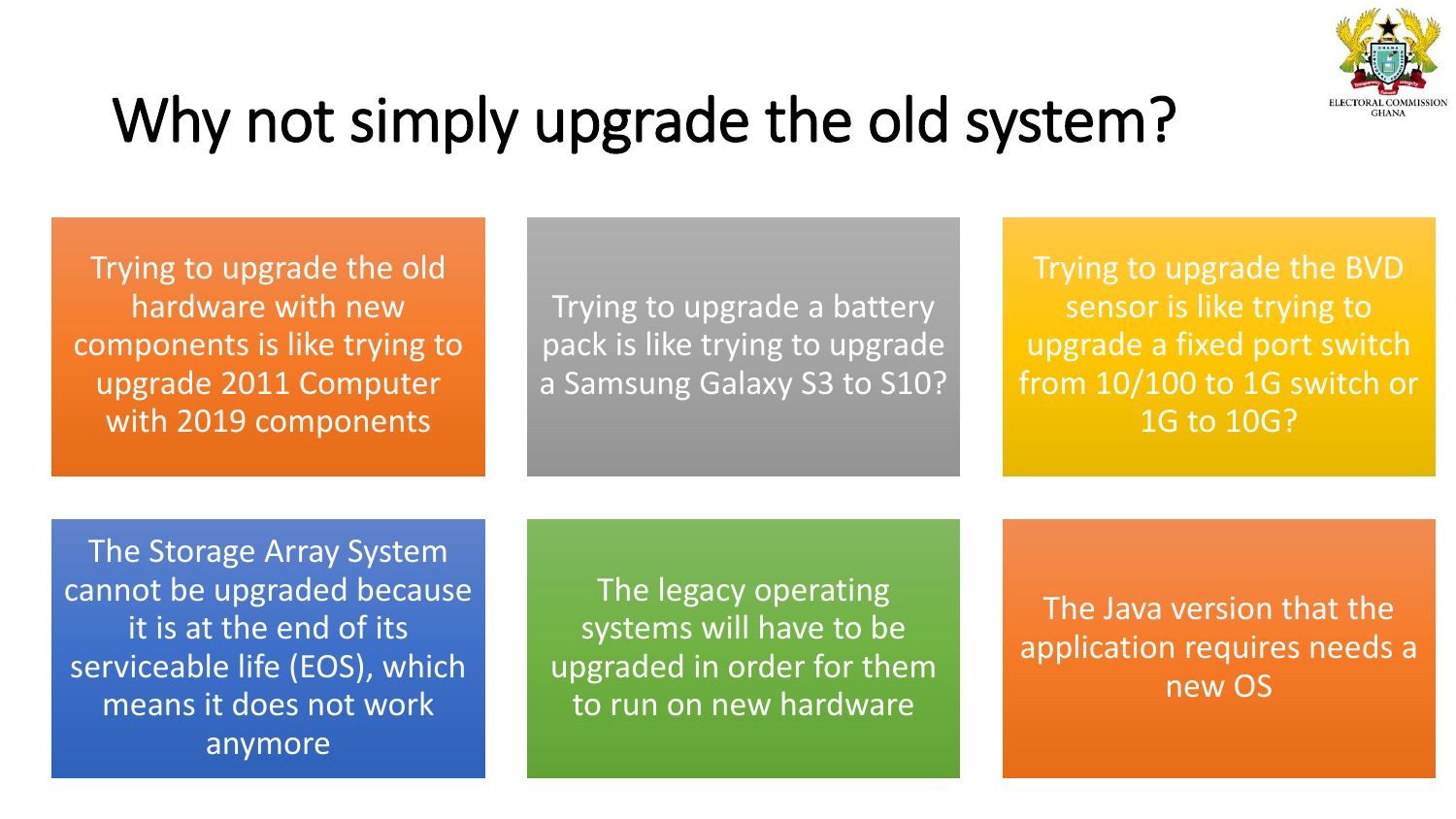

# How is buying a new system better than upgrading the old system?

#### New System

- 3-5 year warranty
- OEM support
- High system performance
- High memory capacity
- Newest technology
- Minimized hardware flaws
- Long life expectancy

### Old System Upgrade

- No warranty
- No support
- Low system performance
- Low memory capacity
- Outmoded technology
- Ongoing hardware flaws
- End-Of-Life (EOL)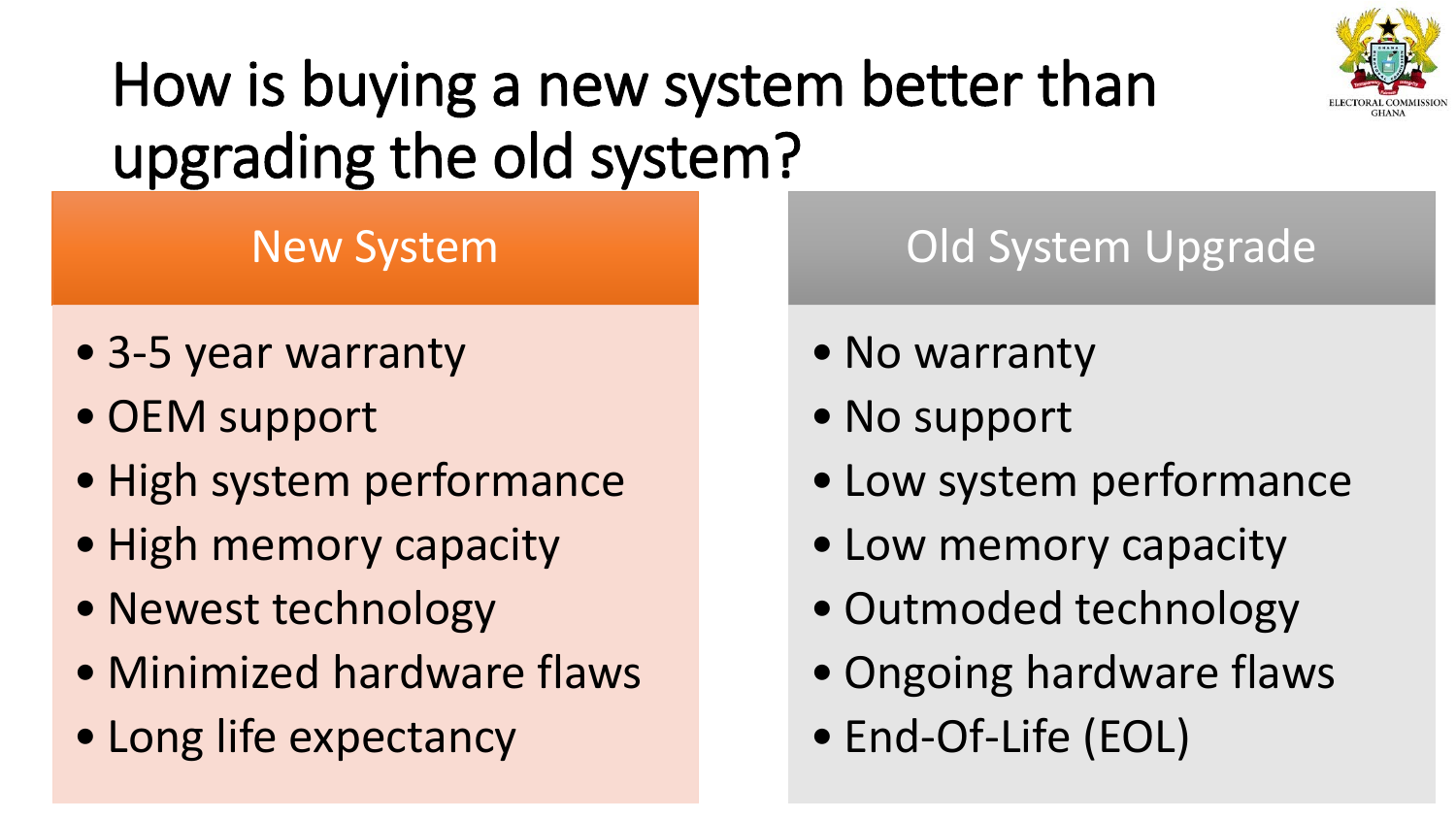

# Is the EC discarding all previous data?

NO!!! The EC will use the existing data of voters during the registration of voters into the new voters register

Existing voters would not be required to go through the same process as new voters

To be registered into the new register, existing voters need to only present their existing voters' ID card to the registration officer

Their details will be retrieved from the existing database and their biometrics captured i.e. new facial image and 10 fingerprints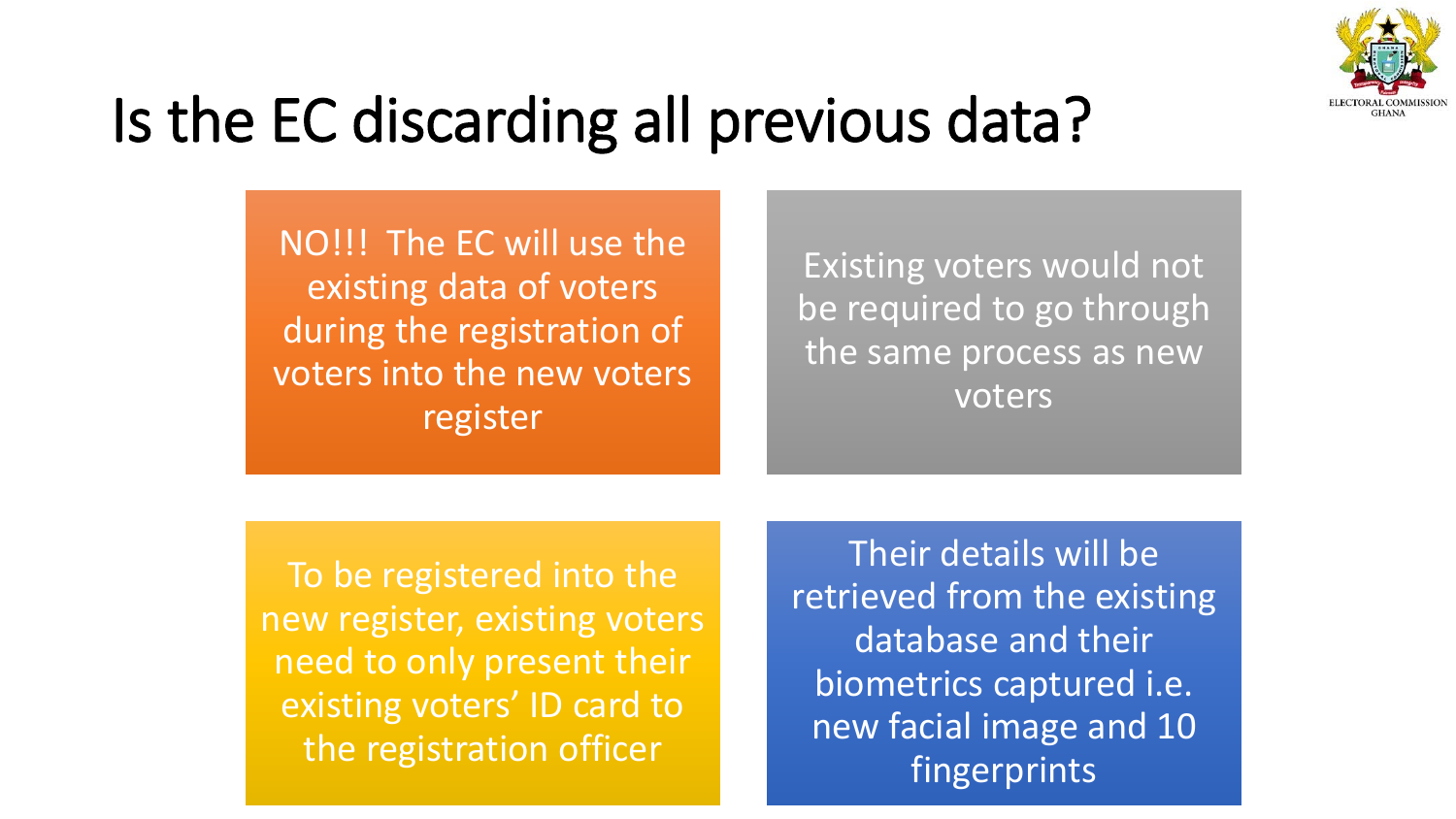

# So if the data is usable why not migrate it?

The generated templates of the fingerprints in the existing database are stored in a proprietary format

> The EC is not able to migrate those templates into a usable format.

> > There is a risk of potential data loss when converting from one template format to the other

This is why it is a requirement of the EC that the raw images of the captured biometrics are kept in ISO standard WSQ format and JPEG 2000 before templates are generated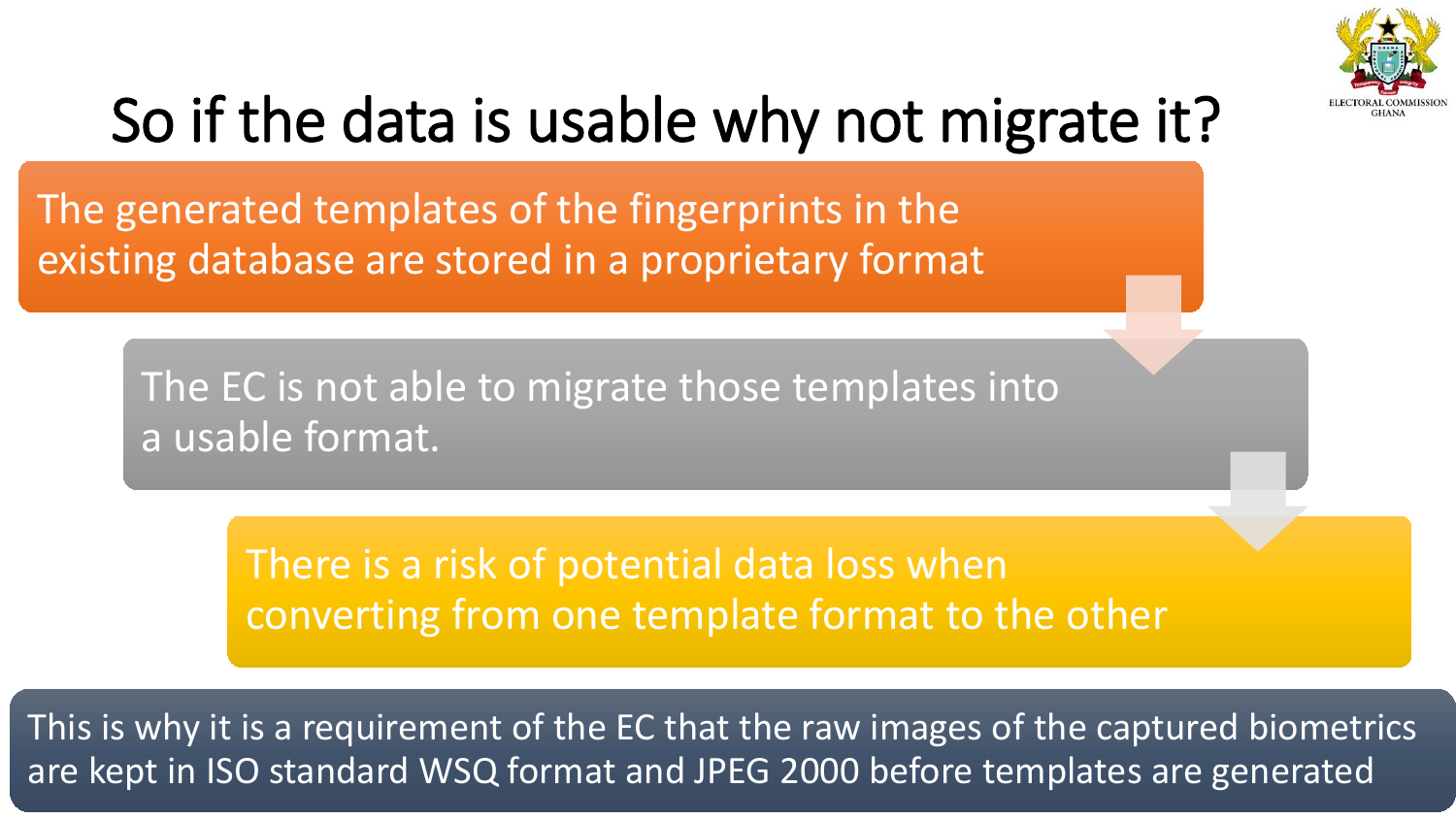

# Why build a datacentre? Why not use NITA?

The Commission appreciates the advantages of using government shared hosting services.

However in this instance the hosting is not a viable option because of the following

- There would be unnecessary suspicion of government control if the EC kept its application servers in the government manage cloud/facility.
- EC is not certain of the provision of disaster recovery services
- Saving citizens data in the public cloud is not an option for the Commission
- Our biometric matching servers are processor intensive and do not lend itself for being hosted in a virtualized environment
- We run process e.g. printing of the voters list that require industrial printers to be in close proximity to the servers.